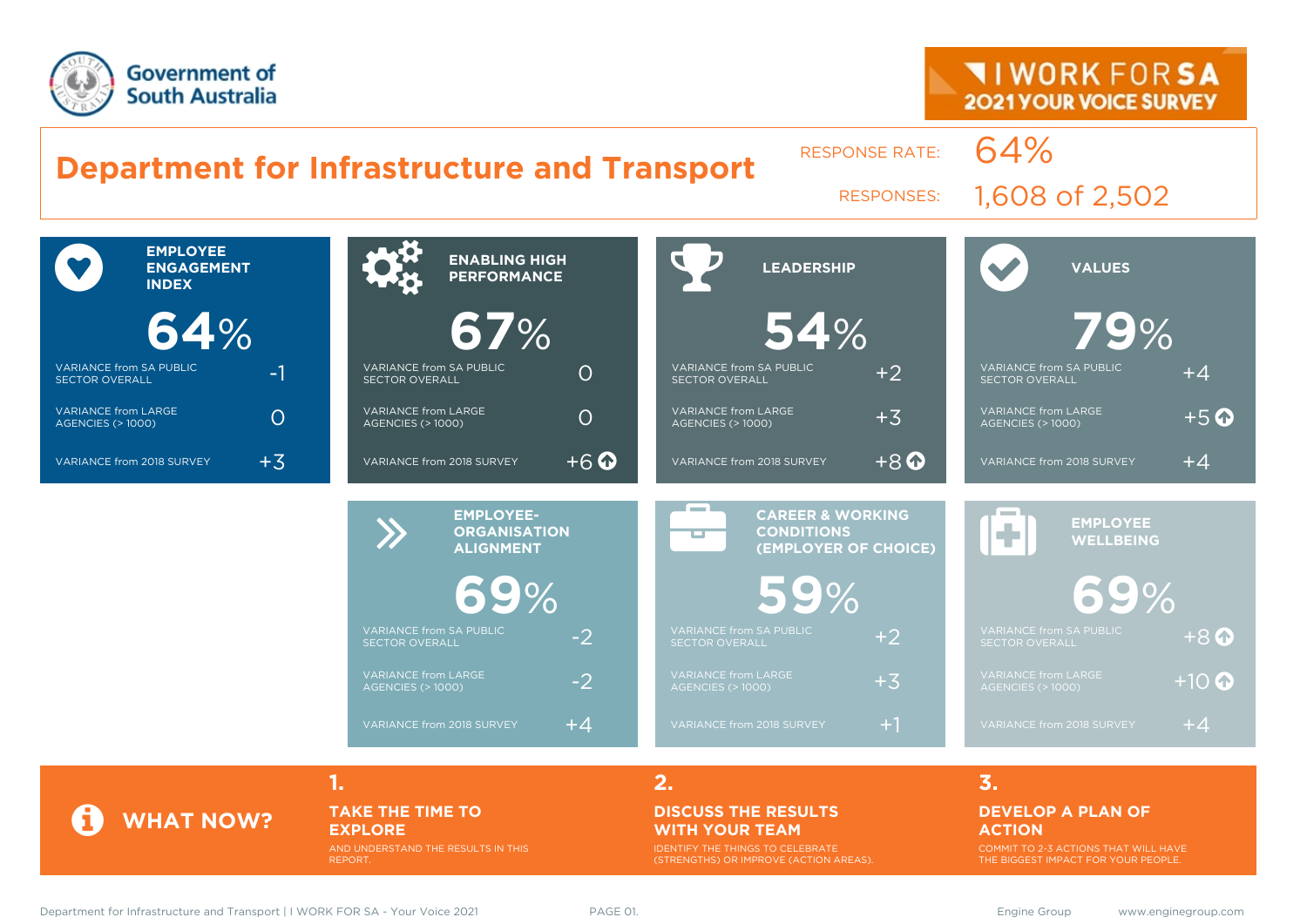# **TIPS & SUGGESTIONS**

### **UNDERSTANDING YOUR REPORT AND GETTING TO ACTION!**

THE SCORES ON THE FRONT PAGE GIVE YOU SOME SUMMARY INFORMATION. FIRST TAKE THE TIME TO FULLY UNDERSTAND THIS REPORT BEFORE SHARING WITH OTHERS.

# **01.**

**Take the time to digest the scores and identify the areas where you are performing well.**

These will tend to be high scores which are notably above any comparative scores. These should be celebrated. Share the good news with employees.

WHAT IS YOUR RESPONSE RATE? IF HIGH, THE RESULTS WILL BE REPRESENTATIVE OF THE VIEWS OF YOUR COLLEAGUES. IF LOW (<20%) TAKE CARE WHEN INTERPRETING THE RESULTS. ENCOURAGE ALL COLLEAGUES TO HELP WITH ACTION PLANNING AND HOPEFULLY THIS WILL ENCOURAGE THEM TO COMPLETE THE SURVEY NEXT TIME.

HOW DO YOUR SCORES COMPARE TO THE AVAILABLE COMPARISONS?

**ARE THERE ANY SCORES THAT ARE UNEXPECTED?**

### **Identify areas that need improvement. 02.**

These will be the lower scores, and/or those which are scoring notably below your comparators. Discuss these areas with your colleagues in focus groups or one-to-one discussions. Gather their thoughts and solutions before deciding actions to take.

**04.**

**impact on employee engagement.**

**Consider what actions could be taken which will have the greatest** 

It may be helpful to discuss with your manager or other colleagues (your peers, HR, subject matter experts) to share ideas before

developing plans for action.

There are lots of websites of ideas and case studies to give you further inspiration

and top tips.

Review the high neutral responses (lots of employees ticking 'neither agree nor disag **employees ticking 'neither agree nor disagree')**

> Ask your colleagues about their views to find out what is causing this uncertainty. More communication and involvement may help to shift them to a positive frame of mind.

> > Some actions may be 'quick wins' and short term. However, in most instances, you will need to think Some actions may be 'quick wins'<br>and short term. However, in most<br>instances, you will need to think<br>longer term.

**What do you want employees to be saying about their working lives in the future?**

**What should be put in place to achieve this?**

The 'All questions' pages show every question asked in positively (strongly agree + agree), neutrally (neither agree nor disagree) or negatively (disagree + strongly disagree). Look at how your positive score compares to your parent unit, and your last survey's results.

**Is there room for**  Is there room for **06.** 

Department for Infrastructure and Transport | I WORK FOR SA - Your Voice 2021 PAGE 02. Engine Stroup Engine Group www.enginegroup.com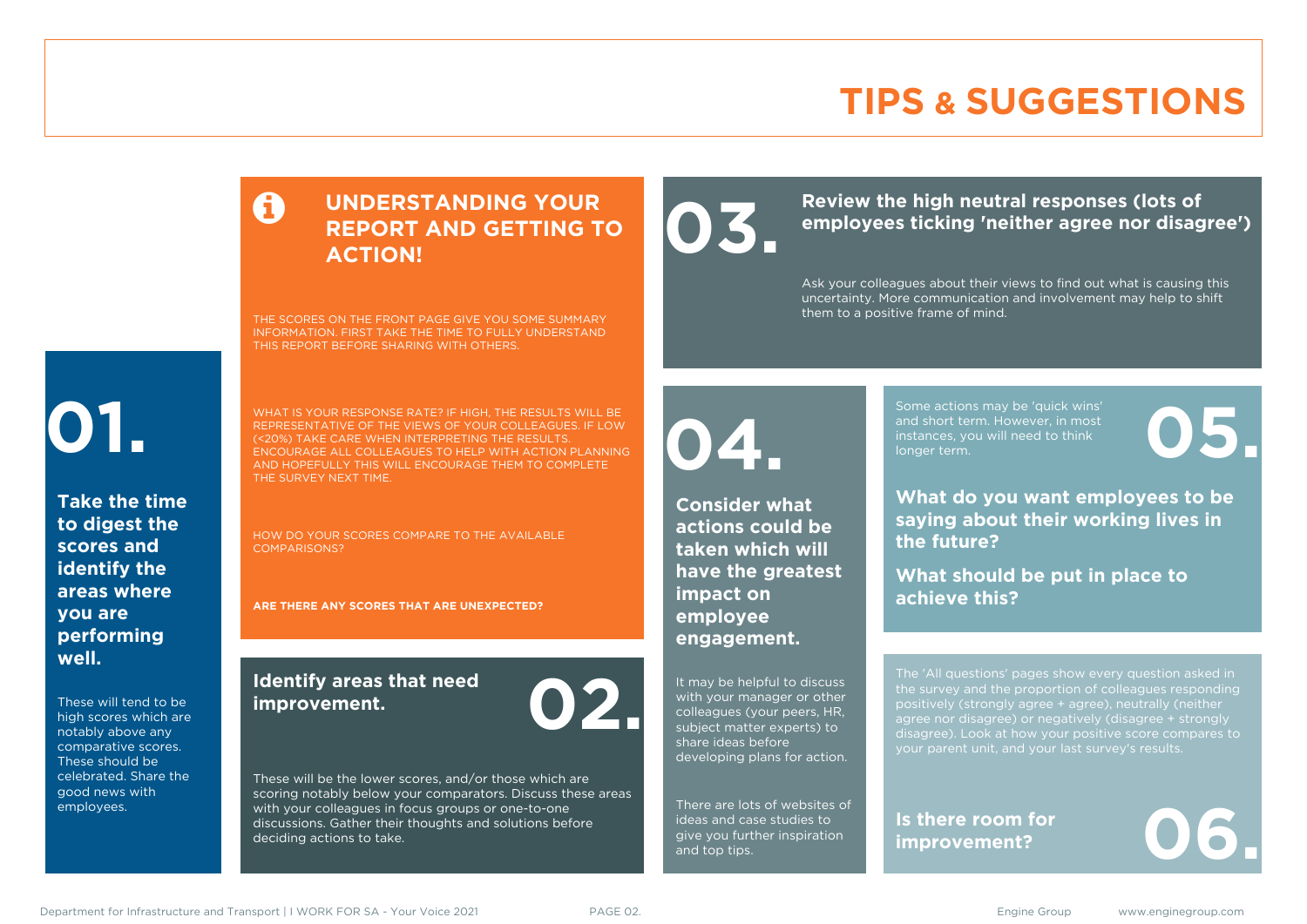# **WHAT'S NEXT**

### A

### **WHAT'S NEXT?**

SHARE RESULTS WITH YOUR PEOPLE.

SPEND TIME EXPLORING THE DRIVERS BEHIND THE SCORES WITH YOUR PEOPLE.

DISCUSS WITH THEM WHAT ACTIONS THEY FEEL SHOULD BE TAKEN WHICH WILL HAVE THE GREATEST IMPACT ON EMPLOYEE ENGAGEMENT.

AGREE ON A SMALL NUMBER OF IMPACTFUL ACTIONS.

AGREE HOW YOU WILL MEASURE THAT ACTIONS HAVE BEEN SUCCESSFUL.

**COMMUNICATE** PROGRESS AGAINST YOUR ACTIONS.



**of employees replied favourably to:**

# **'I believe action will be taken on the results from this survey by the sector.'**

VARIANCE FROM 2018 SURVEY

 $+10$ 

VARIANCE FROM SA PUBLIC SECTOR **OVERALL** 



 $+5a$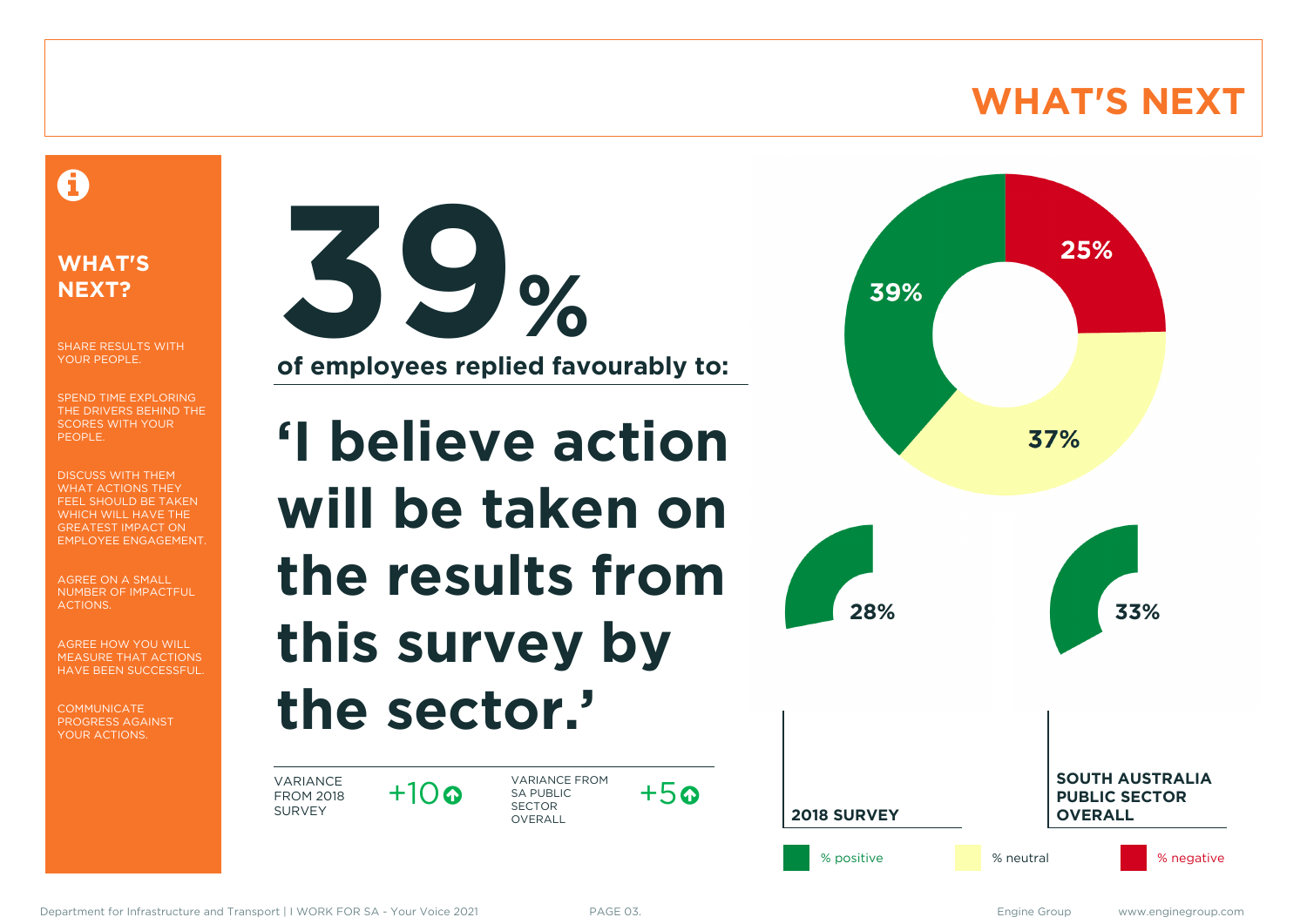# **HEADLINE SCORES**

|                                                                                       |                                                                                                                                                                                                                                                    | %<br><b>NEUTRAL</b>                                                                                                                                                   |                                                                                                                                                                                                                                                                                                                                                                                                                                                                              |                                                                                                                                                                              | %<br><b>NEGATIVE</b>                                                                                                                                                                                                                                                                                                                                                           |
|---------------------------------------------------------------------------------------|----------------------------------------------------------------------------------------------------------------------------------------------------------------------------------------------------------------------------------------------------|-----------------------------------------------------------------------------------------------------------------------------------------------------------------------|------------------------------------------------------------------------------------------------------------------------------------------------------------------------------------------------------------------------------------------------------------------------------------------------------------------------------------------------------------------------------------------------------------------------------------------------------------------------------|------------------------------------------------------------------------------------------------------------------------------------------------------------------------------|--------------------------------------------------------------------------------------------------------------------------------------------------------------------------------------------------------------------------------------------------------------------------------------------------------------------------------------------------------------------------------|
|                                                                                       |                                                                                                                                                                                                                                                    |                                                                                                                                                                       |                                                                                                                                                                                                                                                                                                                                                                                                                                                                              |                                                                                                                                                                              |                                                                                                                                                                                                                                                                                                                                                                                |
|                                                                                       |                                                                                                                                                                                                                                                    | 42%                                                                                                                                                                   |                                                                                                                                                                                                                                                                                                                                                                                                                                                                              |                                                                                                                                                                              | 30%                                                                                                                                                                                                                                                                                                                                                                            |
|                                                                                       |                                                                                                                                                                                                                                                    |                                                                                                                                                                       | about what's going on                                                                                                                                                                                                                                                                                                                                                                                                                                                        |                                                                                                                                                                              |                                                                                                                                                                                                                                                                                                                                                                                |
|                                                                                       |                                                                                                                                                                                                                                                    | 38%                                                                                                                                                                   |                                                                                                                                                                                                                                                                                                                                                                                                                                                                              |                                                                                                                                                                              | 28%                                                                                                                                                                                                                                                                                                                                                                            |
|                                                                                       |                                                                                                                                                                                                                                                    |                                                                                                                                                                       | survey by my agency                                                                                                                                                                                                                                                                                                                                                                                                                                                          |                                                                                                                                                                              |                                                                                                                                                                                                                                                                                                                                                                                |
|                                                                                       |                                                                                                                                                                                                                                                    | 37%                                                                                                                                                                   |                                                                                                                                                                                                                                                                                                                                                                                                                                                                              |                                                                                                                                                                              | 28%                                                                                                                                                                                                                                                                                                                                                                            |
|                                                                                       |                                                                                                                                                                                                                                                    |                                                                                                                                                                       |                                                                                                                                                                                                                                                                                                                                                                                                                                                                              |                                                                                                                                                                              |                                                                                                                                                                                                                                                                                                                                                                                |
|                                                                                       |                                                                                                                                                                                                                                                    | 35%                                                                                                                                                                   |                                                                                                                                                                                                                                                                                                                                                                                                                                                                              |                                                                                                                                                                              | <b>26%</b>                                                                                                                                                                                                                                                                                                                                                                     |
|                                                                                       |                                                                                                                                                                                                                                                    |                                                                                                                                                                       | with employees                                                                                                                                                                                                                                                                                                                                                                                                                                                               |                                                                                                                                                                              |                                                                                                                                                                                                                                                                                                                                                                                |
|                                                                                       |                                                                                                                                                                                                                                                    | 34%                                                                                                                                                                   |                                                                                                                                                                                                                                                                                                                                                                                                                                                                              |                                                                                                                                                                              | 25%                                                                                                                                                                                                                                                                                                                                                                            |
|                                                                                       |                                                                                                                                                                                                                                                    |                                                                                                                                                                       |                                                                                                                                                                                                                                                                                                                                                                                                                                                                              |                                                                                                                                                                              |                                                                                                                                                                                                                                                                                                                                                                                |
|                                                                                       |                                                                                                                                                                                                                                                    |                                                                                                                                                                       |                                                                                                                                                                                                                                                                                                                                                                                                                                                                              |                                                                                                                                                                              |                                                                                                                                                                                                                                                                                                                                                                                |
|                                                                                       | EXPERIENCES.                                                                                                                                                                                                                                       |                                                                                                                                                                       |                                                                                                                                                                                                                                                                                                                                                                                                                                                                              | <b>WHAT ARE EMPLOYEES MOST</b><br><b>NEGATIVE ABOUT?</b><br>(AREAS OF CONCERN)                                                                                               |                                                                                                                                                                                                                                                                                                                                                                                |
| 88%<br>87%<br>Q11g. I understand how my work contributes to my agency's<br>85%<br>84% | <b>POSITIVE</b><br>90%<br><b>Q11m.</b> I am happy to go the 'extra mile' at work when required<br>*Note: Agency specific questions have been excluded from the above rankings.<br>WHAT ARE EMPLOYEES MOST<br><b>POSITIVE ABOUT?</b><br>(STRENGTHS) | <b>HIGHEST NEUTRAL</b><br><b>SCORING QUESTIONS</b><br>Action Plan to my work<br>survey by the sector<br>survey by my agency<br>secondment and/or temporary transfers) | <b>Q16h.</b> I am confident in relating my agency's Reconciliation<br>Q14d. Learning and development activities I have completed<br>in the past 12 months have helped to improve my performance<br>Q28. I believe action will be taken on the results from this<br>Q29. I believe action will be taken on the results from this<br><b>Q16g.</b> My agency provides opportunities for job mobility (e.g.<br>THESE QUESTIONS ARE YOUR HIGHEST SCORING.<br>(AREAS OF POTENTIAL) | WHAT ARE EMPLOYEES MOST NEUTRAL ABOUT? WHERE A LOT OF<br>EMPLOYEES ARE RESPONDING 'NEITHER AGREE NOR DISAGREE' (%<br>NEUTRAL), THIS MAY INDICATE MIXED VIEWS OR INCONSISTENT | <b>HIGHEST NEGATIVE</b><br><b>SCORING QUESTIONS</b><br>Q14g. I am satisfied with the opportunities available for career<br>development in my agency<br>Q15g. I feel that senior managers keep employees informed<br>Q29. I believe action will be taken on the results from this<br>Q11i. I feel secure in my job<br>Q15d. I feel senior managers in my agency actively engage |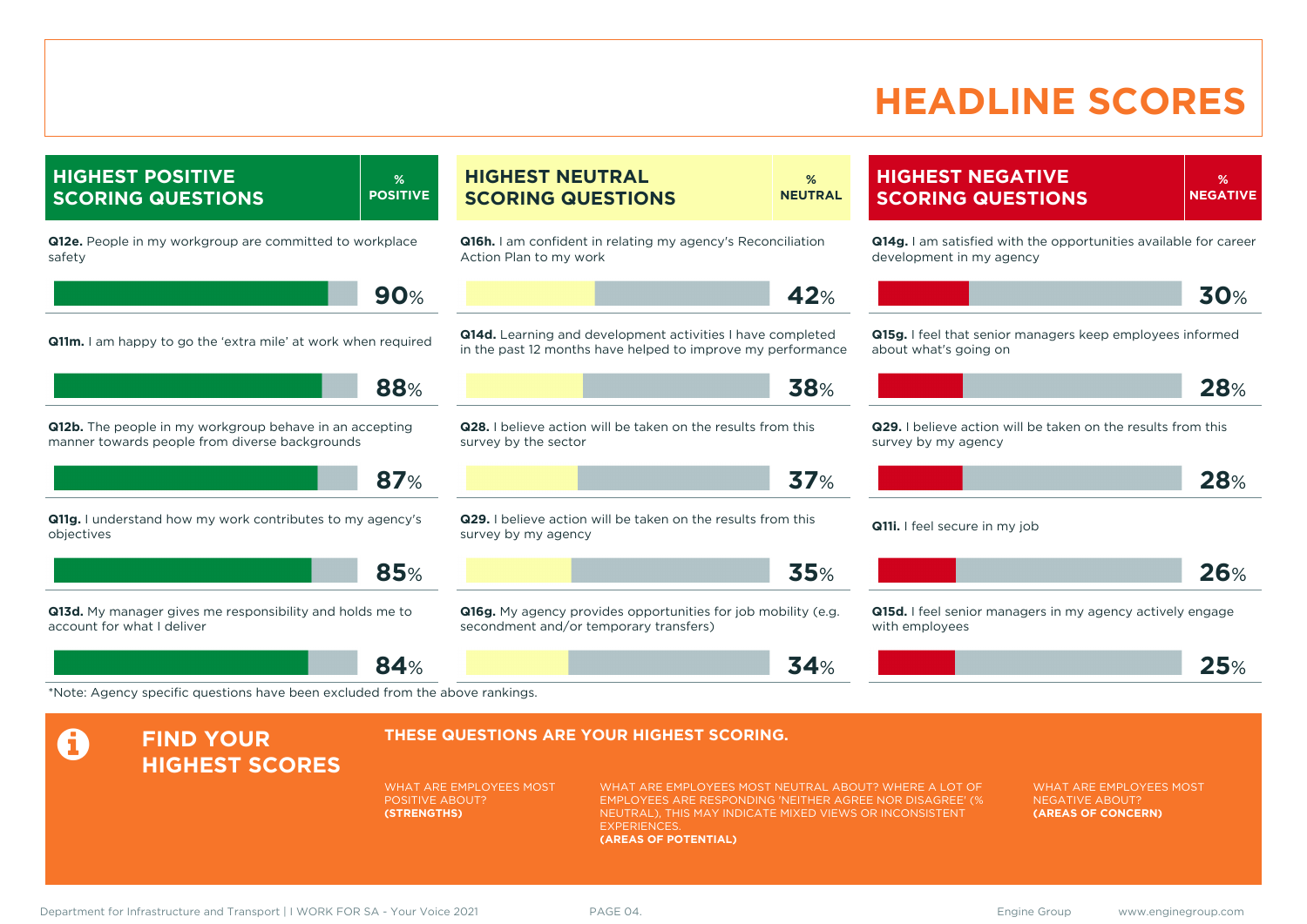# **EMPLOYEE ENGAGEMENT**

0

### **HOW ENGAGED IS YOUR TEAM?**

THESE RESULTS PROVIDE A MEASURE OF ENGAGEMENT FOR YOUR TEAM.

THE ENGAGEMENT SCORE TELLS US THE EXTENT TO WHICH YOUR PEOPLE ARE PROUD TO WORK HERE, WOULD RECOMMEND IT, INTEND TO STAY, AND STRIVE TO GO ABOVE AND BEYOND (SAY, STAY AND STRIVE).

THERE'S A LOT OF EVIDENCE TO SHOW A STRONG LINK BETWEEN ENGAGED COLLEAGUES AND IMPROVED BUSINESS PERFORMANCE.

|               | <b>YOUR</b><br><b>EMPLOYEE</b><br>$64 -$<br><b>ENGAGEMENT</b><br><b>SCORE</b>          | <b>RESPONSE SCALE</b> | %<br><b>POSITIVE</b> | <b>VARIANCE</b><br><b>FROM</b><br>2018<br><b>SURVEY</b><br>$+3$ | <b>VARIANCE</b><br><b>FROM SA</b><br><b>PUBLIC</b><br><b>SECTOR</b><br>OVERALL<br>$-1$ | <b>VARIANCE</b><br><b>FROM LARGE</b><br>AGENCIES (><br>$1000$ )<br>$\circ$ |
|---------------|----------------------------------------------------------------------------------------|-----------------------|----------------------|-----------------------------------------------------------------|----------------------------------------------------------------------------------------|----------------------------------------------------------------------------|
|               |                                                                                        |                       |                      |                                                                 |                                                                                        |                                                                            |
| <b>SAY</b>    | Q27d. Iam proud to tell others I work for my agency                                    | 26<br>19<br>44        | 62%                  | $+3$                                                            | $-5$ $\odot$                                                                           | -4                                                                         |
|               | <b>Q27e.</b> I would recommend my agency as a good place<br>to work                    | 17<br>26<br>42<br>9   | <b>59%</b>           | $+1$                                                            | $+1$                                                                                   | $+2$                                                                       |
| <b>STAY</b>   | Q27b. I feel a strong personal attachment to my agency                                 | 43<br>15<br>27        | <b>59%</b>           | $+7$                                                            | $-3$                                                                                   | $-3$                                                                       |
| <b>STRIVE</b> | Q27a. My agency really inspires me to do the best work<br>13 <sub>1</sub><br>every day | 43<br>30<br>11        | <b>55%</b>           | $+11$                                                           | $\Omega$                                                                               | $+1$                                                                       |
|               | Q27c. My agency motivates me to help it achieve its<br>12 <sub>2</sub><br>objectives   | 31<br>41<br>12        | <b>53%</b>           | $+7$                                                            | $\circ$                                                                                | $+1$                                                                       |

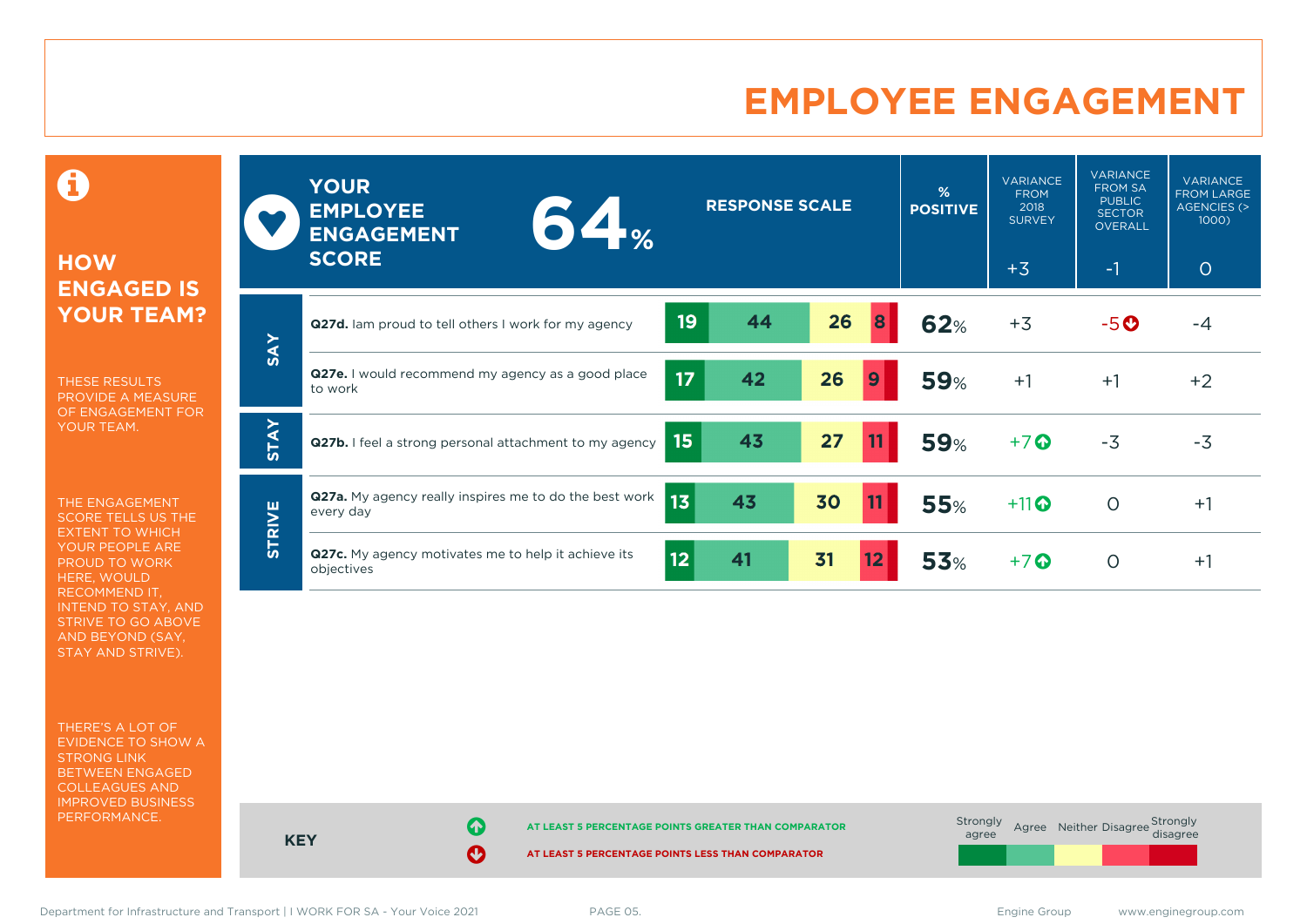# **KEY QUESTIONS TO FOCUS ON**

|                                                                                                                                                                                                                                     | AT LEAST 5 PERCENTAGE POINTS LESS<br>AT LEAST 5 PERCENTAGE POINTS<br>$\bullet$<br><b>THAN COMPARATOR</b><br><b>GREATER THAN COMPARATOR</b> | %<br><b>POSITIVE</b> | VARIANCE<br><b>FROM</b><br>2018<br><b>SURVEY</b> | <b>VARIANCE FROM</b><br><b>SA PUBLIC</b><br><b>SECTOR OVERALL</b> | <b>VARIANCE FROM</b><br><b>LARGE AGENCIES</b><br>(>1000) |
|-------------------------------------------------------------------------------------------------------------------------------------------------------------------------------------------------------------------------------------|--------------------------------------------------------------------------------------------------------------------------------------------|----------------------|--------------------------------------------------|-------------------------------------------------------------------|----------------------------------------------------------|
| <b>WHAT TO</b><br><b>FOCUS ON?</b>                                                                                                                                                                                                  | Q15b. I feel that senior managers effectively lead<br>and manage change                                                                    | 48%                  | $+13$ <sup><math>\odot</math></sup>              | $+4$                                                              | $+50$                                                    |
| THESE QUESTIONS HAVE<br><b>BEEN IDENTIFIED THROUGH</b><br>STATISTICAL ANALYSIS AS<br><b>HAVING THE STRONGEST</b><br><b>INFLUENCE ON YOUR</b><br><b>EMPLOYEE ENGAGEMENT</b><br>SCORE.                                                | Q15c. I feel that senior managers model the<br>behaviours expected of employees                                                            | 55%                  | $+11$ <sup>o</sup>                               | $+6$                                                              | $+7$                                                     |
| IF YOU FOCUS ON<br><b>IMPROVING THE LOWER</b><br><b>SCORING QUESTIONS AND</b><br><b>MAINTAINING THE HIGHER</b><br><b>SCORING QUESTIONS, IT</b><br><b>WILL HAVE THE BIGGEST</b><br><b>IMPACT ON YOUR</b><br><b>ENGAGEMENT SCORE.</b> | Q15a. I believe senior managers provide clear<br>direction for the future of the agency                                                    | <b>48%</b>           | $+14$ $\odot$                                    | $+1$                                                              | $+2$                                                     |
| SEE APPENDIX A -<br>METHODOLOGY FOR MORE<br><b>INFORMATION ON HOW</b><br><b>THIS STATISTICAL</b><br><b>ANALYSIS WAS DONE.</b>                                                                                                       | Q16c. When things go wrong, my agency uses<br>this as an opportunity to review, learn, and<br>improve the management of similar risks      | 57 <sub>%</sub>      | $+60$                                            | $\Omega$                                                          |                                                          |
| <b>DEVELOP ACTIONS AND</b><br><b>ACTIVITIES TO ADDRESS</b><br>THESE QUESTIONS TO<br><b>IMPROVE THE EXPERIENCE</b><br><b>EMPLOYEES HAVE AT</b><br><b>WORK AND DRIVE HIGHER</b><br>PERFORMANCE.                                       | Q15d. I feel senior managers in my agency<br>actively engage with employees                                                                | <b>49%</b>           |                                                  | $+50$                                                             | $+7$ Q                                                   |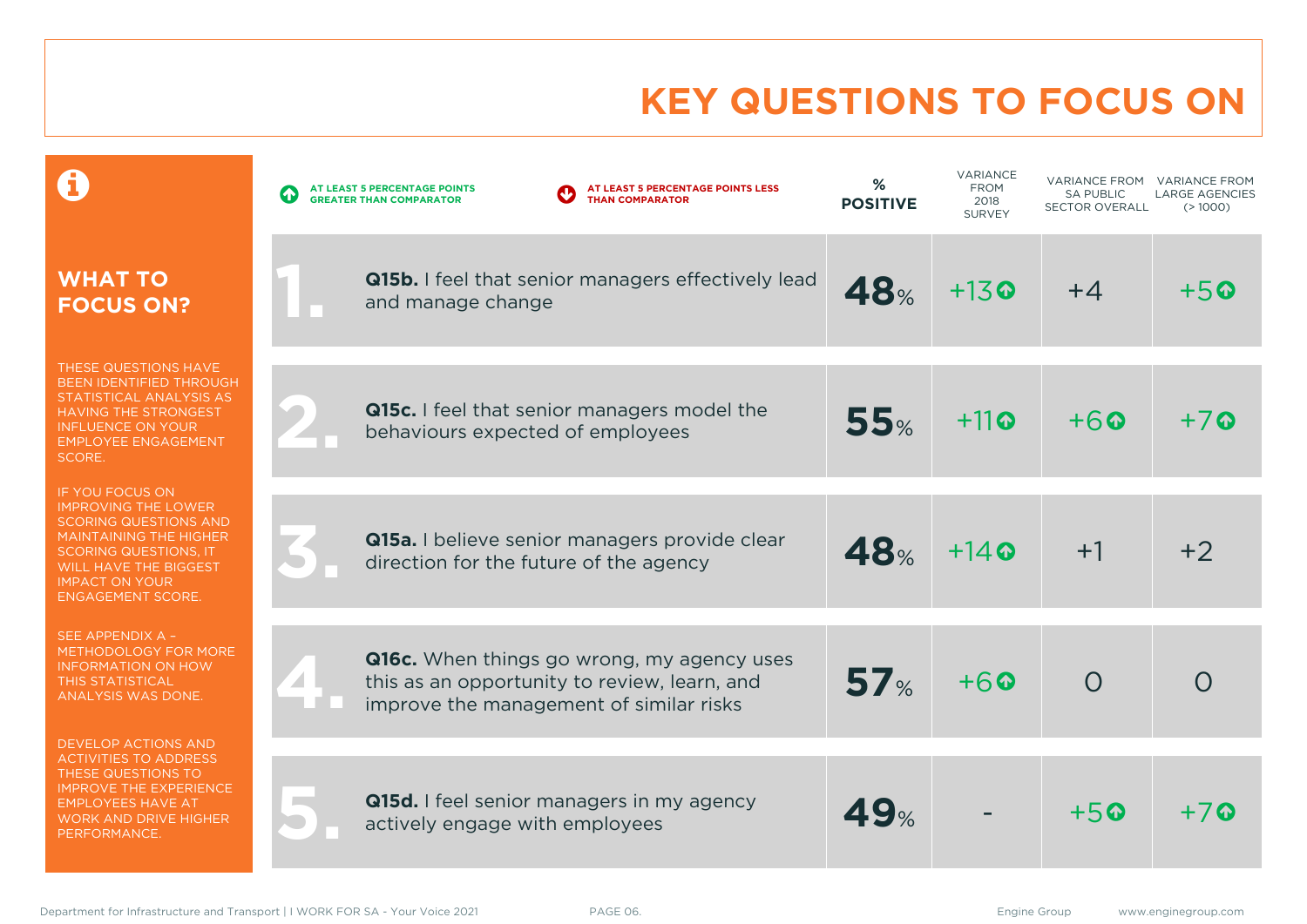# **ENABLING HIGH PERFORMANCE**

 $\mathbf \Theta$ 

### **EXPLORE THE QUESTIONS MAKING UP EACH INDEX**

THE HIGH PERFORMANCE INDEX MEASURES THE EXTENT TO WHICH MANAGERS ENABLE HIGH PERFORMANCE WITHIN TEAMS THROUGH IDEAS GENERATION, RECOGNITION, **PERFORMANCE** MANAGEMENT, FEEDBACK AND BEHAVIOURS.

THE WAY MANAGERS INTERACT WITH TEAM MEMBERS HAS A BIG IMPACT ON INDIVIDUAL AND TEAM PERFORMANCE.

WHAT IS WORKING WELL?

WHAT AREAS DO YOU NEED TO FOCUS ON?

| <b>ENABLING HIGH</b><br><b>67%</b><br>PERFORMANCE                                                                            |                  | <b>RESPONSE SCALE</b> |                   |            | <b>VARIANCE</b><br><b>FROM</b><br>2018<br><b>SURVEY</b> | <b>VARIANCE</b><br><b>FROM SA</b><br><b>PUBLIC</b><br><b>SECTOR</b><br>OVERALL | <b>VARIANCE</b><br><b>FROM LARGE</b><br><b>AGENCIES (&gt;</b><br>1000) |
|------------------------------------------------------------------------------------------------------------------------------|------------------|-----------------------|-------------------|------------|---------------------------------------------------------|--------------------------------------------------------------------------------|------------------------------------------------------------------------|
|                                                                                                                              |                  |                       |                   |            | $+6$ <sup><math>\odot</math></sup>                      | O                                                                              | $\circ$                                                                |
| Q13a. My manager encourages us to come up with new or<br>better ways of doing things                                         | 30               | 41                    | 18                | 71%        | $+7$ $\odot$                                            | $+3$                                                                           | $+4$                                                                   |
| Q13b. My manager listens to what I have to say                                                                               | 35               | 42                    | 14                | 77%        | $+6$ $\odot$                                            | $+3$                                                                           | $+4$                                                                   |
| Q13c. My manager treats me with respect                                                                                      | 41               | 42                    | 11                | 83%        | $+5$ <sup><math>\odot</math></sup>                      | $+2$                                                                           | $+3$                                                                   |
| Q13d. My manager gives me responsibility and holds me<br>to account for what I deliver                                       | 36               | 48                    | 12 <sub>2</sub>   | 84%        | $+8$ <sup>O</sup>                                       | $+2$                                                                           | $+3$                                                                   |
| Q13e. I have confidence in the decisions my manager<br>makes                                                                 | 34               | 40                    | 16                | 73%        | $+8$ <sup><math>\odot</math></sup>                      | $+5$ <sup><math>\odot</math></sup>                                             | $+6$ $\odot$                                                           |
| Q13f. My manager recognises and acknowledges when I<br>have done my job well                                                 | 33               | 40                    | 17                | <b>73%</b> | $+10$ $\odot$                                           | $+4$                                                                           | $+5$ <sup>O</sup>                                                      |
| Q14b. In the last 12 months I received useful feedback on<br>my work to enable me to deliver required results                | 19               | 43                    | 22<br>10          | 63%        | $+6$ $\odot$                                            | $-2$                                                                           | $-1$                                                                   |
| Q14c. My performance is assessed against clear criteria                                                                      | 15 <sub>15</sub> | 38<br>30              | $12 \overline{ }$ | 53%        | $+6$ $\odot$                                            | $-4$                                                                           | $-4$                                                                   |
| Q14d. Learning and development activities I have<br>completed in the past 12 months have helped to improve<br>my performance | 12<br>29         | 38                    | 14                | 41%        | $\circ$                                                 | $-14$ $\odot$                                                                  | $-15$ <sup>O</sup>                                                     |

**AT LEAST 5 PERCENTAGE POINTS GREATER THAN COMPARATOR** 

**AT LEAST 5 PERCENTAGE POINTS LESS THAN COMPARATOR** 

| Strongly<br>agree | Agree Neither Disagree Strongly<br>disagree |  |
|-------------------|---------------------------------------------|--|
|                   |                                             |  |

Department for Infrastructure and Transport | I WORK FOR SA - Your Voice 2021 PAGE 07. Engine Group Engine Group www.enginegroup.com

**KEY**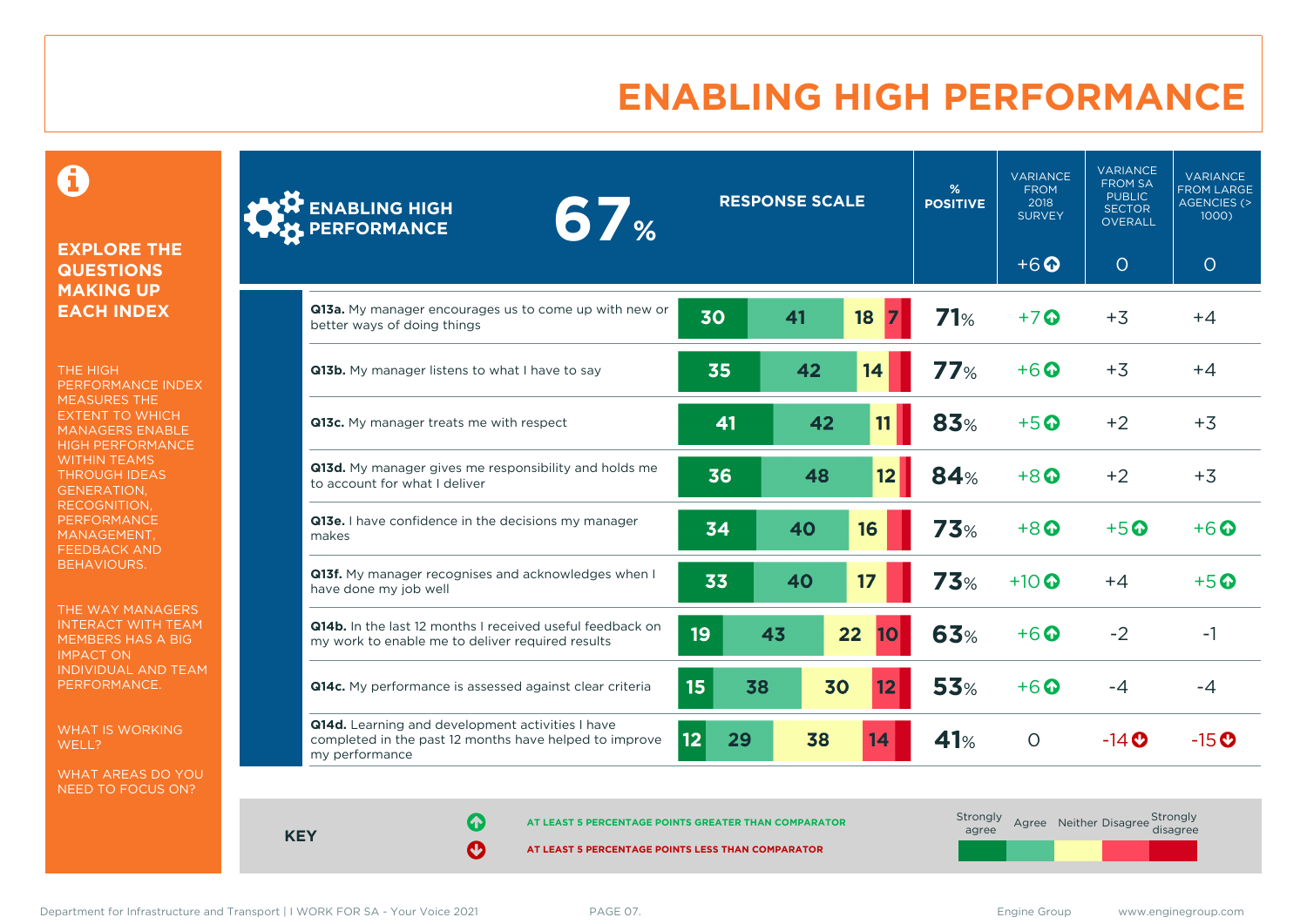# **ENABLING HIGH PERFORMANCE**

### Ô

#### **EXPLORE THE QUESTIONS MAKING UP EACH INDEX**

THE HIGH PERFORMANCE INDEX MEASURES THE EXTENT TO WHICH MANAGERS ENABLE HIGH PERFORMANCE WITHIN TEAMS THROUGH IDEAS GENERATION, RECOGNITION, PERFORMANCE MANAGEMENT, FEEDBACK AND BEHAVIOURS.

THE WAY MANAGERS INTERACT WITH TEAM MEMBERS HAS A BIG IMPACT ON INDIVIDUAL AND TEAM PERFORMANCE.

WHAT IS WORKING WELL?

WHAT AREAS DO YOU NEED TO FOCUS ON?

| <b>AND ENABLING HIGH</b><br>6 7 %                                                                                                                   |                  | <b>RESPONSE SCALE</b> |    |                  | %<br><b>POSITIVE</b> | <b>VARIANCE</b><br><b>FROM</b><br>2018<br><b>SURVEY</b> | <b>VARIANCE</b><br><b>FROM SA</b><br><b>PUBLIC</b><br><b>SECTOR</b><br><b>OVERALL</b> | <b>VARIANCE</b><br><b>FROM LARGE</b><br><b>AGENCIES (&gt;</b><br>1000) |
|-----------------------------------------------------------------------------------------------------------------------------------------------------|------------------|-----------------------|----|------------------|----------------------|---------------------------------------------------------|---------------------------------------------------------------------------------------|------------------------------------------------------------------------|
|                                                                                                                                                     |                  |                       |    |                  |                      | $+6$ $\odot$                                            | $\overline{O}$                                                                        | $\overline{O}$                                                         |
| Q14e. My manager openly demonstrates commitment to<br>enhancing performance                                                                         | 20               | 41                    | 25 | $\overline{9}$   | 61%                  | $+9$                                                    | $-2$                                                                                  | -2                                                                     |
| <b>Q14f.</b> My overall experience of performance and<br>development conversations in my agency have been<br>useful for my growth                   | 15 <sub>15</sub> | 34                    | 31 | $13\overline{7}$ | 49%                  | $+9$                                                    | $-5$ $\odot$                                                                          | $-5$ $\odot$                                                           |
| <b>Q19b.</b> How often do you feel that your manager acts in<br>accordance with the South Australia Public Sector Values in their<br>everyday work? |                  | 45                    | 36 | 14               | 81%                  | $+3$                                                    | $+3$                                                                                  | $+4$                                                                   |

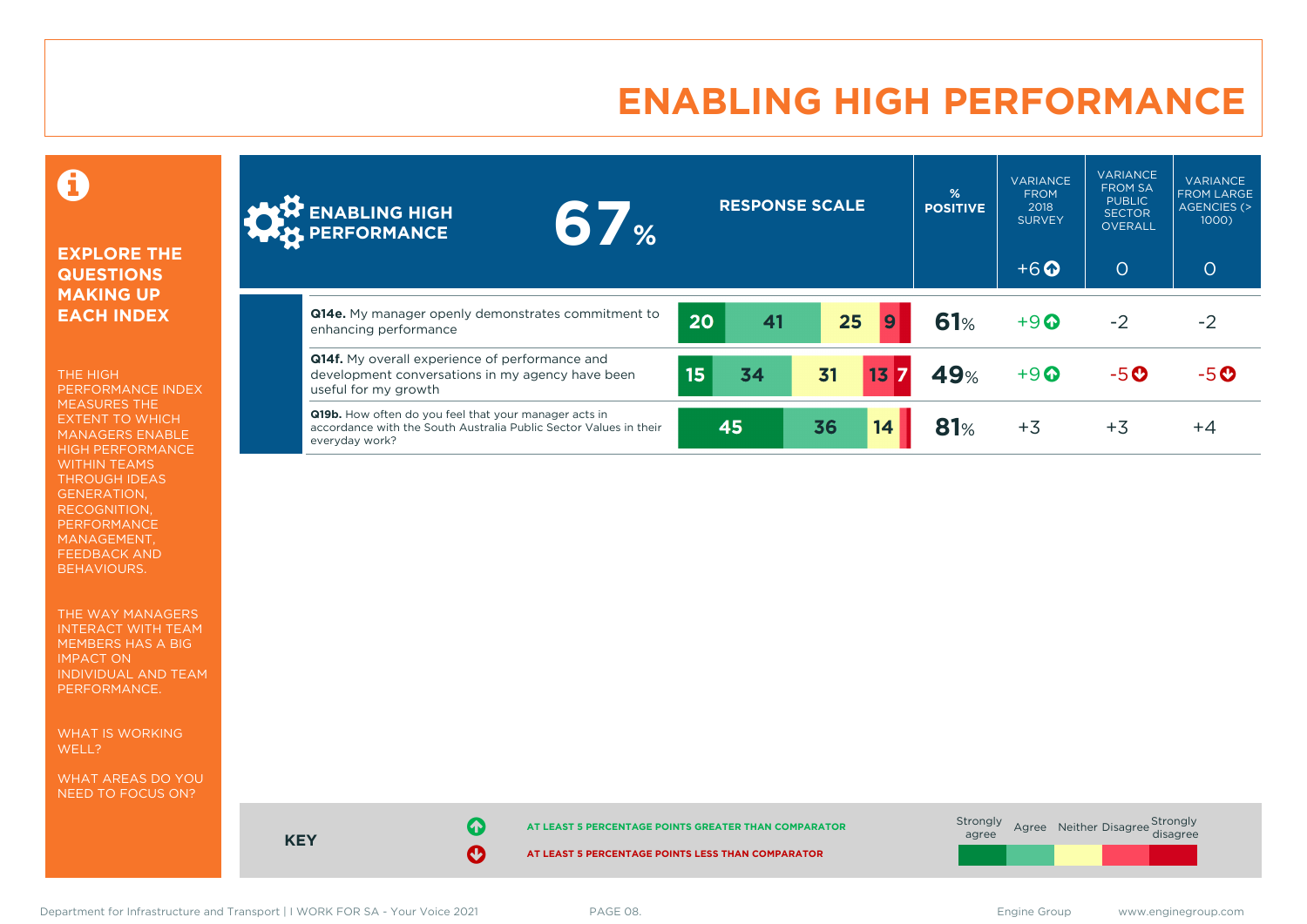### **LEADERSHIP**

0

#### **EXPLORE THE QUESTIONS MAKING UP EACH INDEX**

THE LEADERSHIP INDEX MEASURES PERCEPTIONS OF HOW EFFECTIVELY SENIOR LEADERS (IE. EXECUTIVES AND **EXECUTIVE** DIRECTORS) COMMUNICATE THEIR VISION FOR THE AGENCY, ENABLE ADVANCEMENT AND AND INSPIRE THEIR PEOPLE THROUGH THEIR ACTIONS AND BEHAVIOURS.

LOOK AT HOW YOUR POSITIVE SCORE COMPARES TO THE AVAILABLE COMPARISONS.

| 54%<br><b>LEADERSHIP</b>                                                                                                                                         | <b>RESPONSE SCALE</b> |    |    | %<br><b>POSITIVE</b>            | <b>VARIANCE</b><br><b>FROM</b><br>2018<br><b>SURVEY</b> | <b>VARIANCE</b><br><b>FROM SA</b><br><b>PUBLIC</b><br><b>SECTOR</b><br><b>OVERALL</b> | <b>VARIANCE</b><br><b>FROM LARGE</b><br><b>AGENCIES (&gt;</b><br>1000) |                   |
|------------------------------------------------------------------------------------------------------------------------------------------------------------------|-----------------------|----|----|---------------------------------|---------------------------------------------------------|---------------------------------------------------------------------------------------|------------------------------------------------------------------------|-------------------|
|                                                                                                                                                                  |                       |    |    |                                 |                                                         | $+8$ <sup><math>\odot</math></sup>                                                    | $+2$                                                                   | $+3$              |
| Q15a. I believe senior managers provide clear direction<br>for the future of the agency                                                                          | 12                    | 36 | 28 | 9<br>15                         | 48%                                                     | $+14$ $\odot$                                                                         | $+1$                                                                   | $+2$              |
| Q15b. I feel that senior managers effectively lead and<br>manage change                                                                                          | 12                    | 36 | 28 | 16<br>9                         | 48%                                                     | $+13$ <sup>O</sup>                                                                    | $+4$                                                                   | $+5$ <sup>O</sup> |
| Q15c. I feel that senior managers model the behaviours<br>expected of employees                                                                                  | 15                    | 41 | 26 | 8<br>11                         | <b>55%</b>                                              | $+11$                                                                                 | $+6$ $\odot$                                                           | $+7$ $\odot$      |
| Q15e. Senior managers in my agency are genuinely<br>supportive of career advancement of women                                                                    | 22                    | 37 |    | 33                              | <b>59%</b>                                              | $+1$                                                                                  | $+2$                                                                   | $+3$              |
| Q15f. Senior managers promote collaboration between<br>my agency and other agencies or organisations we work<br>with                                             | 15 <sub>15</sub>      | 41 |    | 34                              | <b>55%</b>                                              | $+8$ $\Omega$                                                                         | $+5$ <sup><math>\odot</math></sup>                                     | $+7$ $\odot$      |
| Q15g. I feel that senior managers keep employees<br>informed about what's going on                                                                               | 10                    | 34 | 28 | 17<br>11                        | 44%                                                     | $+8$ $\Omega$                                                                         | $-1$                                                                   | O                 |
| <b>Q16b.</b> My agency focuses on improving the work we do                                                                                                       | 14                    | 49 |    | 25<br>9                         | 63%                                                     | $+5$ $\odot$                                                                          | $-2$                                                                   | $-1$              |
| Q16f. In my agency, recruitment and promotion decisions<br>are fair                                                                                              | 12                    | 33 | 32 | $\mathbf{9}$<br>13 <sub>1</sub> | 45%                                                     | $+10$ $\odot$                                                                         | $\circ$                                                                | $+1$              |
| Q19c. How often do you feel that the senior leaders in your<br>agency act in accordance with the South Australia Public Sector<br>Values in their everyday work? | 31                    |    | 38 | 21                              | <b>69%</b>                                              | $+1$                                                                                  | $+4$                                                                   | $+6$ $\Omega$     |

**KEY**

**AT LEAST 5 PERCENTAGE POINTS GREATER THAN COMPARATOR**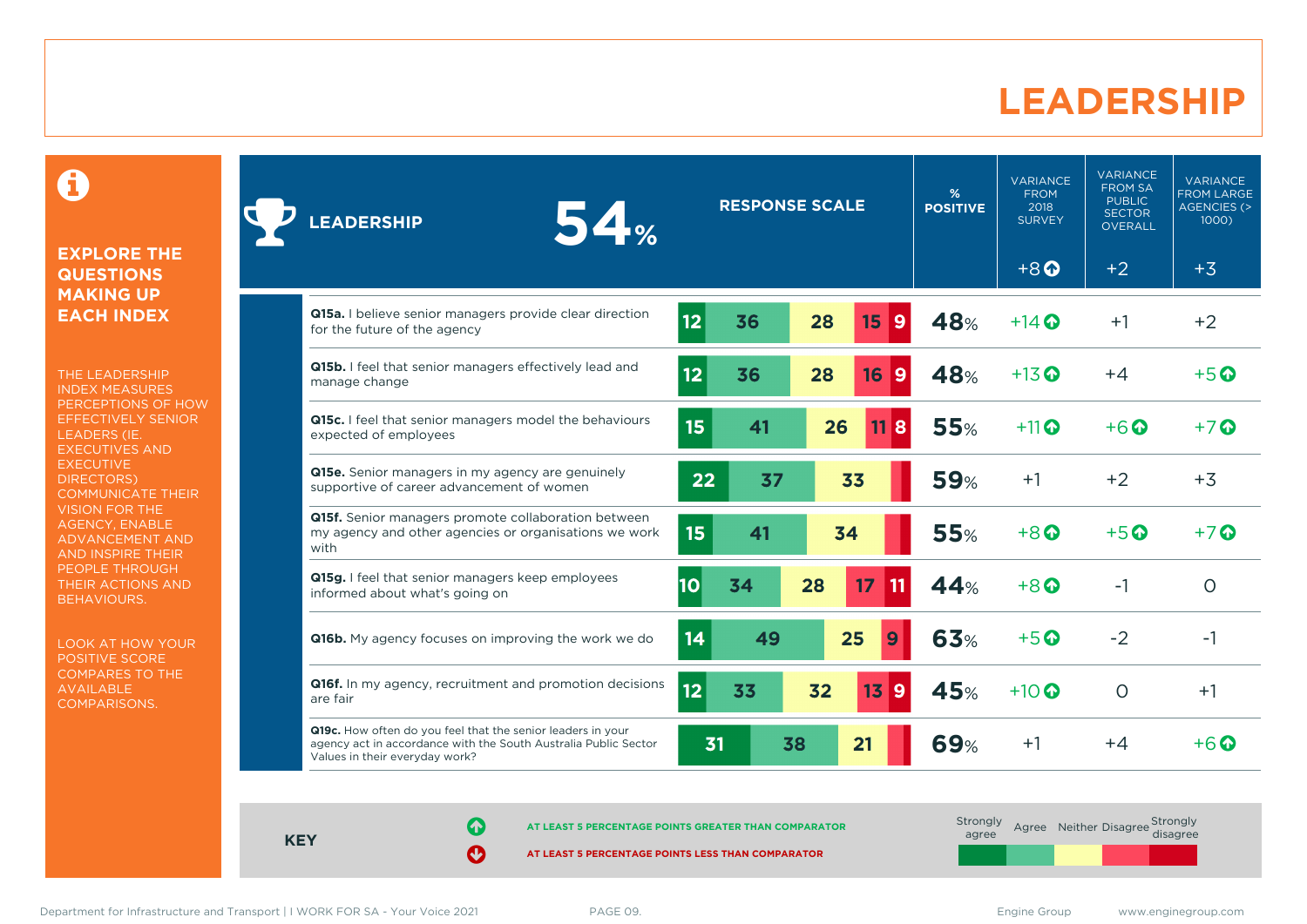### **VALUES**

0

#### **EXPLORE THE QUESTIONS MAKING UP EACH INDEX**

THE VALUES INDEX MEASURES THE EXTENT TO WHICH WE DEMONSTRATE THE SOUTH AUSTRALIAN PUBLIC SECTOR VALUES IN OUR DAY-TO-DAY WORK AND **WHEN** COLLABORATING WITH OTHERS.

THE SA PUBLIC SECTOR VALUES HAVE BEEN DEVELOPED TO MAKE IT EASIER FOR THE SECTOR TO WORK TOGETHER BY SETTING A CONSISTENT SET OF BEHAVIOURS AND PRACTICES FOR ALL EMPLOYEES.

| <b>79%</b><br><b>VALUES</b>                                                                                                                           | <b>RESPONSE SCALE</b> |    | $\frac{9}{6}$<br><b>POSITIVE</b> | <b>VARIANCE</b><br><b>FROM</b><br>2018<br><b>SURVEY</b> | <b>VARIANCE</b><br><b>FROM SA</b><br><b>PUBLIC</b><br><b>SECTOR</b><br><b>OVERALL</b> | <b>VARIANCE</b><br><b>FROM LARGE</b><br>AGENCIES (><br>$1000$ ) |                                    |
|-------------------------------------------------------------------------------------------------------------------------------------------------------|-----------------------|----|----------------------------------|---------------------------------------------------------|---------------------------------------------------------------------------------------|-----------------------------------------------------------------|------------------------------------|
|                                                                                                                                                       |                       |    |                                  |                                                         | $+4$                                                                                  | $+4$                                                            | $+5$ <sup><math>\odot</math></sup> |
| Q12a. People in my workgroup treat each other with<br>respect                                                                                         | 30                    | 50 | 12                               | <b>80%</b>                                              | $+6$ $\odot$                                                                          | $+6$ $\odot$                                                    | $+7$ $\odot$                       |
| Q12b. The people in my workgroup behave in an<br>accepting manner towards people from diverse<br>backgrounds                                          | 37                    | 50 | 8                                | 87%                                                     | $+5$ <sup>O</sup>                                                                     | $+3$                                                            | $+4$                               |
| Q12c. People in my workgroup are honest, open and<br>transparent in their dealings with each other                                                    | 25                    | 48 | 17<br>8                          | 72%                                                     | $+7$ $\odot$                                                                          | $+8$ <sup><math>\odot</math></sup>                              | $+9$ $\odot$                       |
| Q12e. People in my workgroup are committed to<br>workplace safety                                                                                     | 35                    | 55 | 7                                | <b>90%</b>                                              | $+2$                                                                                  | $+7$ $\odot$                                                    | $+8$ <sup><math>\odot</math></sup> |
| Q12f. People in my workgroup work effectively with other<br>workgroups in my agency to deliver services to our<br>customers                           | 28                    | 53 | 14                               | 81%                                                     | $+5$ <sup>O</sup>                                                                     | $+4$                                                            | $+4$                               |
| Q16a. In my workplace, people take responsibility for<br>their decisions and actions                                                                  | <b>10</b>             | 52 | 24                               | 62%                                                     | $+4$                                                                                  | $+1$                                                            | $+2$                               |
| Q19a. How often do you feel that your agency colleagues act in<br>accordance with the South Australia Public Sector Values in their<br>everyday work? | 31                    | 47 | 18                               | <b>79%</b>                                              | $+1$                                                                                  | $+1$                                                            | $+2$                               |

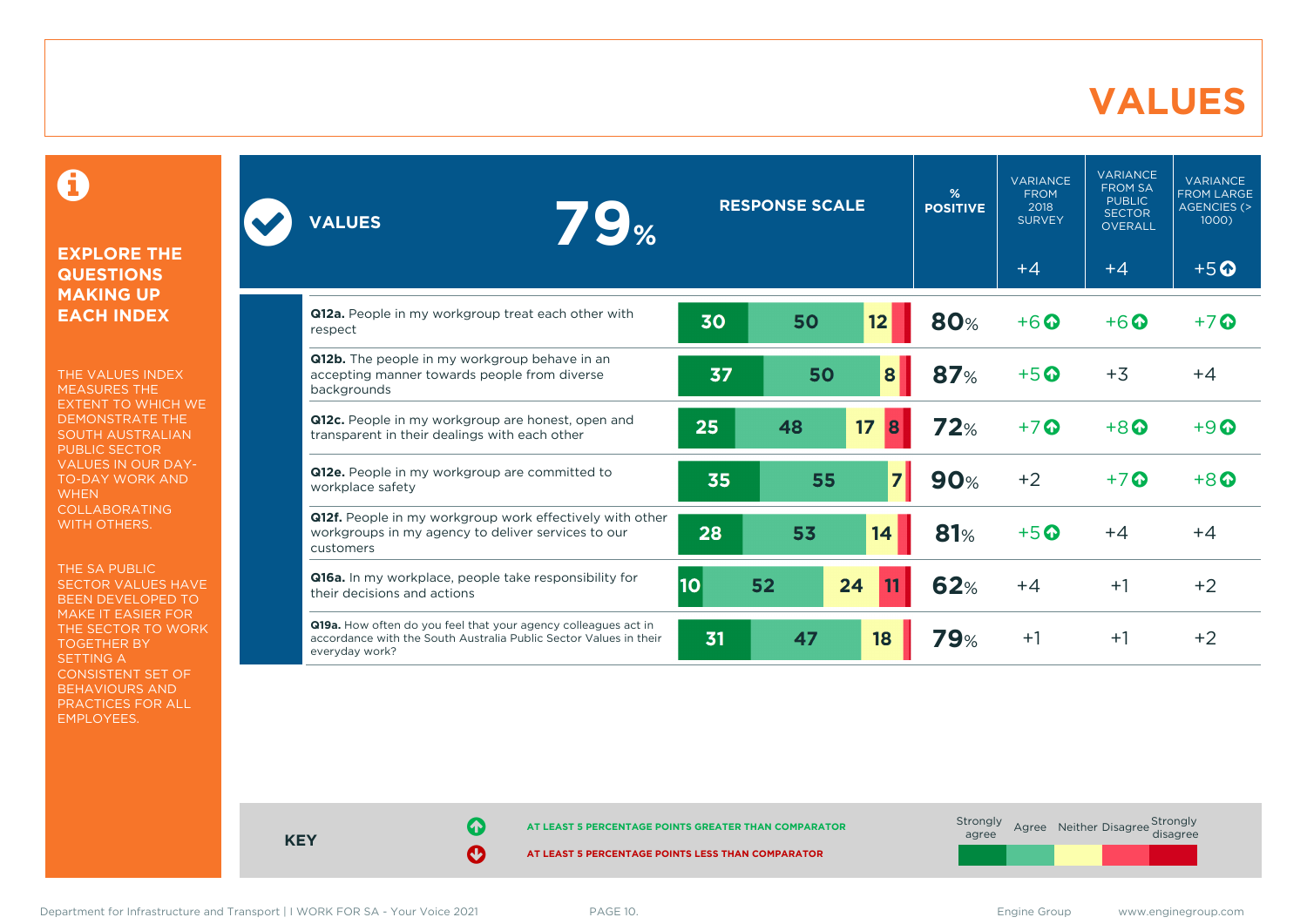# **EMPLOYEE-ORGANISATION ALIGNMENT**

0

**EXPLORE THE QUESTIONS MAKING UP EACH INDEX**

THE EMPLOYEE-**ORGANISATION** ALIGNMENT INDEX MEASURES THE EXTENT TO WHICH EMPLOYEES FEEL ALIGNED TO THE PURPOSE AND OBJECTIVES OF THEIR AGENCY AND EMPOWERED AND ENABLED TO DELIVER.

WHERE DO WE NEED TO IMPROVE?

WHAT DO WE NEED TO DO DIFFERENTLY?

| <b>EMPLOYEE-</b><br>69 <sub>%</sub><br><b>ORGANISATION</b><br><b>ALIGNMENT</b>                                                         | <b>RESPONSE SCALE</b> |    |           | %<br><b>POSITIVE</b> | <b>VARIANCE</b><br><b>FROM</b><br>2018<br><b>SURVEY</b><br>$+4$ | <b>VARIANCE</b><br><b>FROM SA</b><br><b>PUBLIC</b><br><b>SECTOR</b><br><b>OVERALL</b><br>$-2$ | <b>VARIANCE</b><br><b>FROM LARGE</b><br><b>AGENCIES (&gt;</b><br>1000)<br>$-2$ |
|----------------------------------------------------------------------------------------------------------------------------------------|-----------------------|----|-----------|----------------------|-----------------------------------------------------------------|-----------------------------------------------------------------------------------------------|--------------------------------------------------------------------------------|
| <b>Q11a.</b> My job makes good use of my skills and abilities                                                                          | 25                    | 51 | 12<br>9   | <b>76%</b>           | $+3$                                                            | $-3$                                                                                          | $-3$                                                                           |
| Q11b. I understand what is expected of me to do well in<br>my role                                                                     | 33                    | 50 | 11        | 83%                  | $-1$                                                            | $-5o$                                                                                         | $-5o$                                                                          |
| Q11c. I believe strongly in the purpose and objectives of<br>my agency                                                                 | 28                    | 49 | 17        | 77%                  | $+8$ <sup><math>\odot</math></sup>                              | $-3$                                                                                          | $-2$                                                                           |
| <b>Q11d.</b> I have the authority to do my job effectively (e.g.<br>the necessary delegation(s), autonomy, level of<br>responsibility) | 22                    | 51 | 15<br>9   | 73%                  | $+5$ <sup>O</sup>                                               | $\circ$                                                                                       | $\circ$                                                                        |
| Q11e. The work processes we have in place allow me to<br>be as productive as possible                                                  | 13<br>39              | 24 | 18        | 52%                  | $+6$ <sup><math>\odot</math></sup>                              | $+1$                                                                                          | $+1$                                                                           |
| Q11g. I understand how my work contributes to my<br>agency's objectives                                                                | 33                    | 52 | 11        | <b>85%</b>           | $-1$                                                            | -1                                                                                            | $-1$                                                                           |
| Q11h. I think it is safe to speak up and challenge the way<br>things are done in this agency                                           | 15 <sub>2</sub><br>39 | 22 | 15<br>10  | 54%                  | $+8$ <sup><math>\Omega</math></sup>                             | $+6$ $\odot$                                                                                  | $+7$ $\odot$                                                                   |
| Q11i. I feel secure in my job                                                                                                          | 16<br>36              | 23 | 15<br> 11 | 52%                  | $+5$ $\odot$                                                    | -90                                                                                           | -90                                                                            |

**KEY**

**AT LEAST 5 PERCENTAGE POINTS GREATER THAN COMPARATOR** 

**AT LEAST 5 PERCENTAGE POINTS LESS THAN COMPARATOR** 

 $\sum$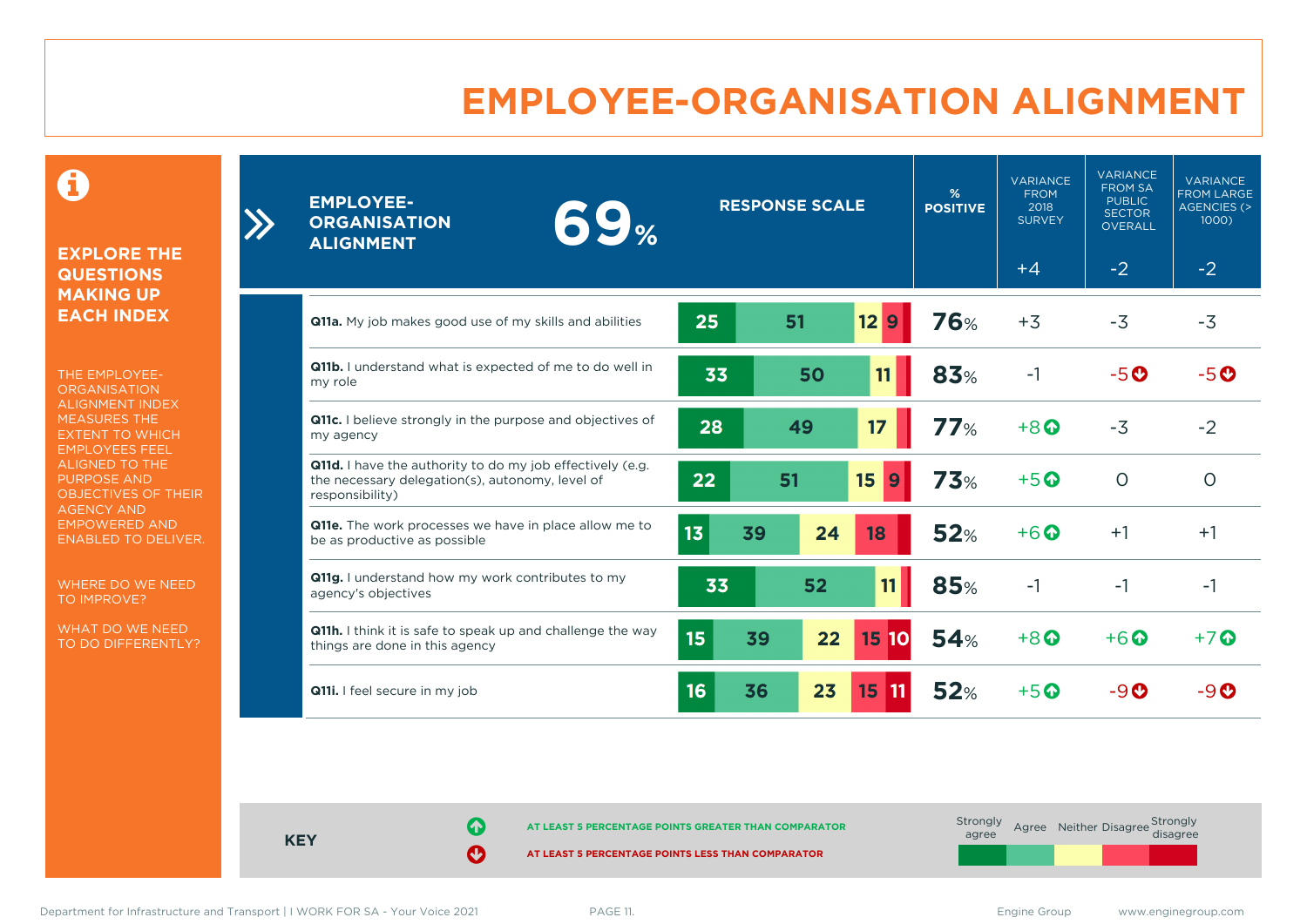# **CAREER AND WORKING CONDITIONS (EMPLOYER OF CHOICE)**

 $\mathbf \Omega$ 

#### **EXPLORE THE QUESTIONS MAKING UP EACH INDEX**

THE CAREER AND **WORKING** CONDITIONS INDEX INDICATES HOW SATISFIED PEOPLE ARE WITH THE CAREER AND **WORKING** CONDITIONS OF THE SOUTH AUSTRALIAN PUBLIC SECTOR.

LOOK AT HOW YOUR POSITIVE SCORE COMPARES TO THE AVAILABLE COMPARISONS.

| <b>CAREER AND WORKING</b><br><b>59%</b><br><b>CONDITIONS (EMPLOYER</b><br><b>OF CHOICE)</b>                                                                                    | <b>RESPONSE SCALE</b>       | %<br><b>POSITIVE</b> | <b>VARIANCE</b><br><b>FROM</b><br>2018<br><b>SURVEY</b><br>$+1$ | <b>VARIANCE</b><br><b>FROM SA</b><br><b>PUBLIC</b><br><b>SECTOR</b><br><b>OVERALL</b><br>$+2$ | <b>VARIANCE</b><br><b>FROM LARGE</b><br><b>AGENCIES (&gt;</b><br>1000)<br>$+3$ |
|--------------------------------------------------------------------------------------------------------------------------------------------------------------------------------|-----------------------------|----------------------|-----------------------------------------------------------------|-----------------------------------------------------------------------------------------------|--------------------------------------------------------------------------------|
| <b>Q11j.</b> I am fairly remunerated (e.g. salary, superannuation)<br>for the work that I do                                                                                   | 14<br>22<br>44<br>14        | <b>58%</b>           | $\circ$                                                         | $-2$                                                                                          | $-3$                                                                           |
| <b>Q11k.</b> I am satisfied with my non-monetary employment<br>conditions (e.g. leave, flexible work arrangements, other<br>benefits)                                          | 51<br>24<br>15              | <b>76%</b>           | $-2$                                                            | $+7$ $\odot$                                                                                  | $+9$ $\odot$                                                                   |
| <b>Q11I.</b> I am satisfied with the recognition I receive for doing<br>a good job                                                                                             | 15<br>37<br>27<br>13<br>7   | <b>53%</b>           | $+4$                                                            | $+2$                                                                                          | $+4$                                                                           |
| Q11n. I am satisfied with my ability to access and use flexible<br>working arrangements (flexible hours of work, patterns of work,<br>locations of work or other arrangements) | 16<br>27<br>45              | 72%                  | $-3$                                                            | $+10$ $\odot$                                                                                 | $+12$ <sup>O</sup>                                                             |
| <b>Q14g.</b> I am satisfied with the opportunities available for<br>career development in my agency                                                                            | 11<br>29<br>30<br>18<br> 12 | 40%                  | $+5$ <sup>O</sup>                                               | $-4$                                                                                          | $-5$ $\odot$                                                                   |
| Q16g. My agency provides opportunities for job mobility<br>(e.g. secondment and/or temporary transfers)                                                                        | 13<br>34<br>39              | 52%                  | $\Omega$                                                        | $\circ$                                                                                       | $\Omega$                                                                       |

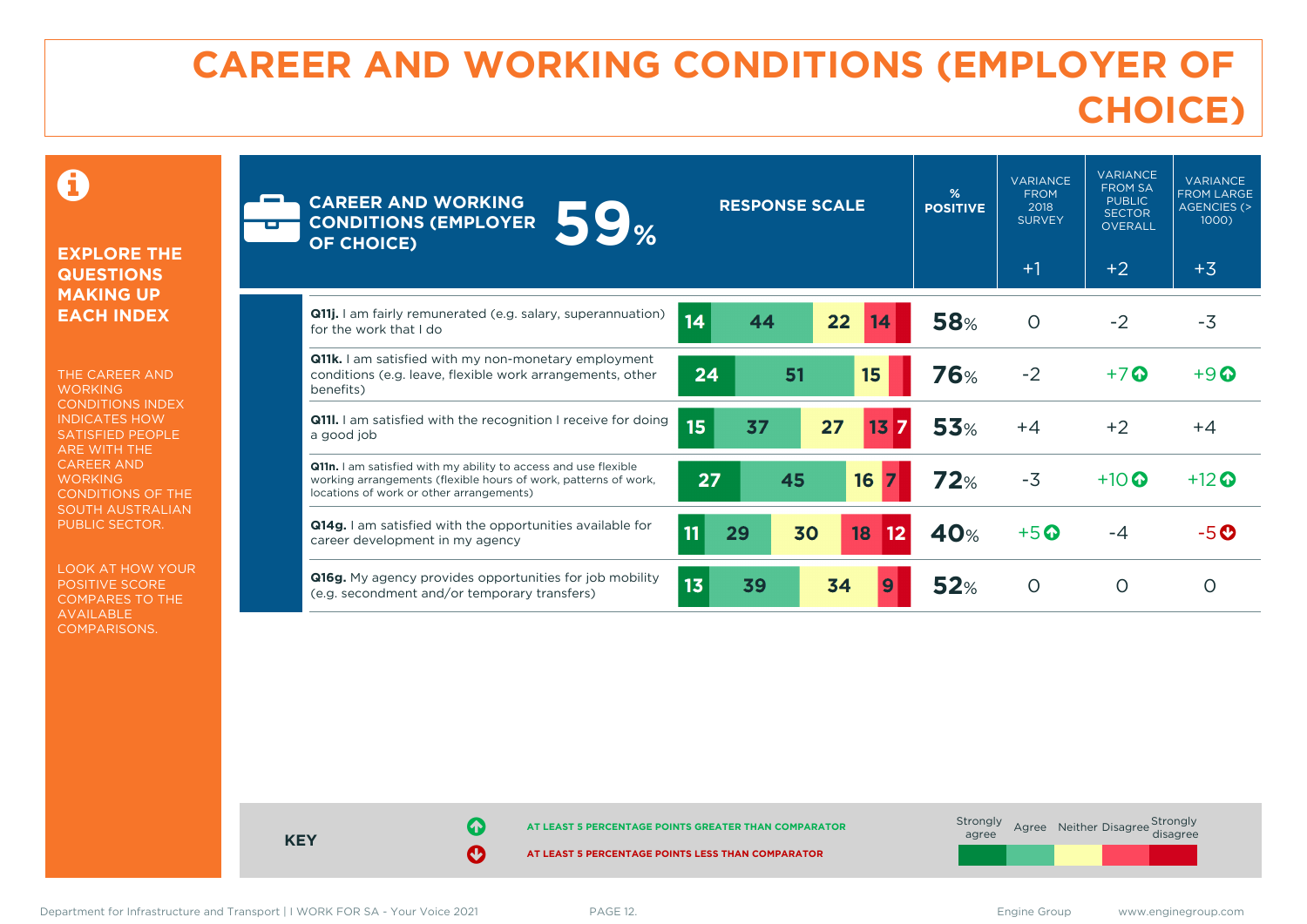# **EMPLOYEE WELLBEING**

0

#### **EXPLORE THE QUESTIONS MAKING UP EACH INDEX**

THE WELLBEING SCORE MEASURES THE EXTENT TO WHICH EMPLOYEES FEEL SUPPORTED IN MAINTAINING THEIR HEALTH AND WELLBEING.

LOOK AT HOW YOUR POSITIVE SCORE COMPARES TO THE AVAILABLE COMPARISONS.

| 69 <sub>%</sub><br><b>EMPLOYEE WELLBEING</b>                                                                  |                 | <b>RESPONSE SCALE</b> |          | %<br><b>POSITIVE</b> | <b>VARIANCE</b><br><b>FROM</b><br>2018<br><b>SURVEY</b> | <b>VARIANCE</b><br><b>FROM SA</b><br><b>PUBLIC</b><br><b>SECTOR</b><br>OVERALL | <b>VARIANCE</b><br><b>FROM LARGE</b><br>AGENCIES (><br>1000) |
|---------------------------------------------------------------------------------------------------------------|-----------------|-----------------------|----------|----------------------|---------------------------------------------------------|--------------------------------------------------------------------------------|--------------------------------------------------------------|
|                                                                                                               |                 |                       |          |                      | $+4$                                                    | $+8$ <sup><math>\odot</math></sup>                                             | $+10$ <sup>O</sup>                                           |
| <b>Q11f.</b> I am provided with the tools and equipment to do<br>my job safely                                | 30              | 53                    | 12       | 83%                  | $+3$                                                    | $+8$ <sup><math>\odot</math></sup>                                             | $+10$                                                        |
| Q12d. My workgroup has the tools and resources to<br>perform well                                             | 17              | 47                    | 21<br>13 | <b>64%</b>           | $+7$ $\odot$                                            | $+4$                                                                           | $+5$ <sup>O</sup>                                            |
| <b>Q17a.</b> I am satisfied with the policies/practices in place to<br>help me manage my health and wellbeing | 16              | 55                    | 18       | 71%                  | $+5$                                                    | $+10$ <sup>O</sup>                                                             | $+12$ <sup>O</sup>                                           |
| <b>Q17b.</b> I think my agency cares about my health and<br>wellbeing                                         | 17              | 47                    | 19       | <b>64%</b>           | $+3$                                                    | $+10$ $\odot$                                                                  | $+12$                                                        |
| Q17d. I am able to strike the right balance between my<br>work and home life                                  | 13 <sub>1</sub> | 49                    | 22       | 62%                  | $+1$                                                    | $+7$ $\odot$                                                                   | $+9$ $\odot$                                                 |



Department for Infrastructure and Transport | I WORK FOR SA - Your Voice 2021 PAGE 13. Engine Group Engine Group www.enginegroup.com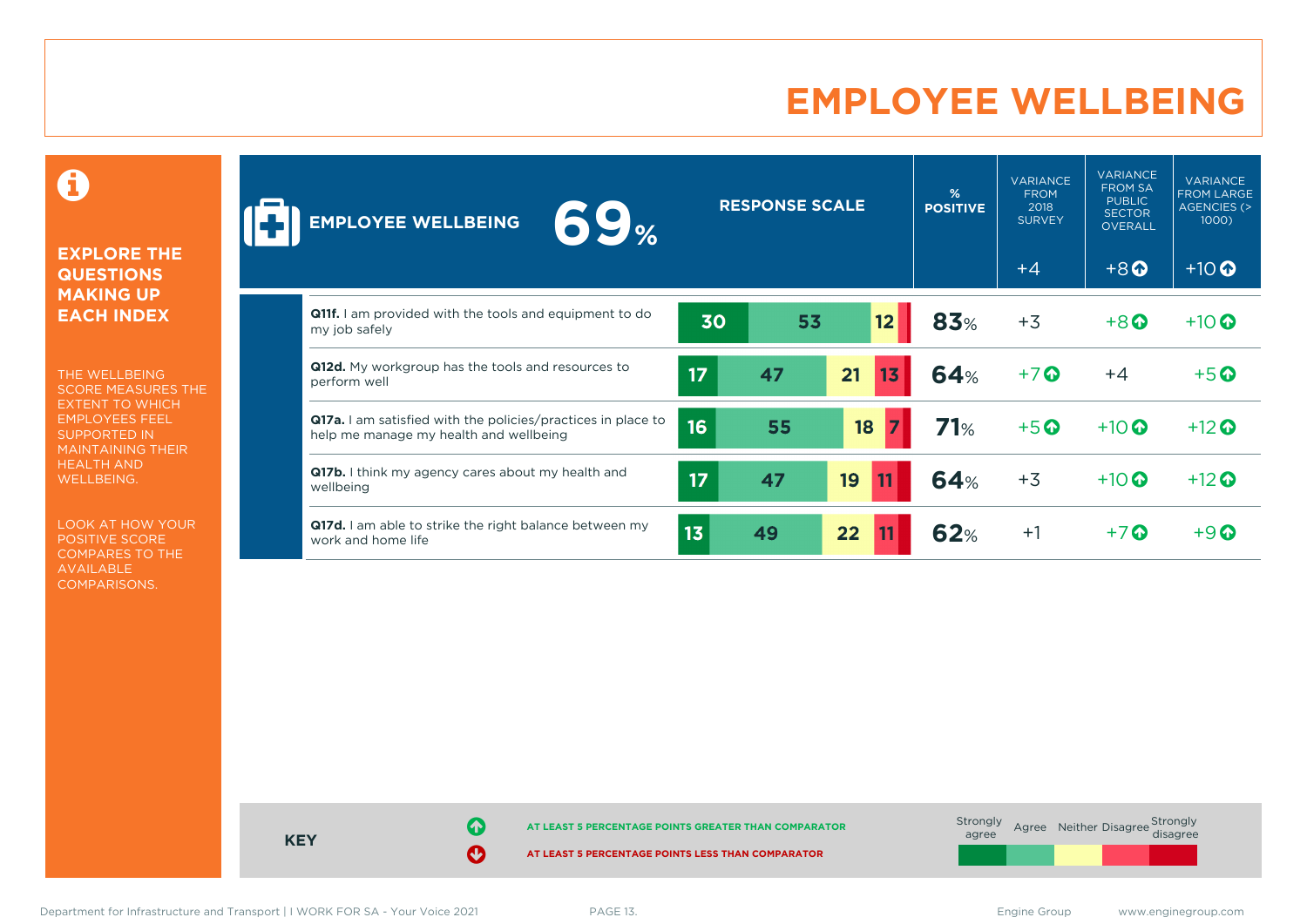# **OPEN COMMENTS**

### 0

**WHAT ARE YOUR PEOPLE SAYING ABOUT THEIR WORKING EXPERIENCES?**

THE COMMENTS WERE GROUPED INTO THEMES.

THE BAR CHART SHOWS THE TOP 5 THEMES, TO GIVE YOU AN IDEA OF WHERE TO FOCUS.

REVIEW THESE COMMENT THEMES IN THE CONTEXT OF YOUR RESULTS - HOW DO THEY REINFORCE OR PROVIDE ADDITIONAL CONTEXT TO YOUR **RESULTS?** 

# **'What is the one thing the South Australian Public Sector is doing really well?'**

#### **YOUR TOP 5 THEMES:**

| <b>01. Organisational Objectives &amp; Purpose</b>                   |                      | 404<br><b>COUNTS</b> |  |  |
|----------------------------------------------------------------------|----------------------|----------------------|--|--|
| 02. Others                                                           |                      | 162<br><b>COUNTS</b> |  |  |
| 03. Wellbeing                                                        | 162<br><b>COUNTS</b> |                      |  |  |
| <b>04. Equality and Fair Treatment</b><br><b>COUNTS</b>              | 94                   |                      |  |  |
| 05. Work environment and<br>64<br><b>facilities</b><br><b>COUNTS</b> |                      |                      |  |  |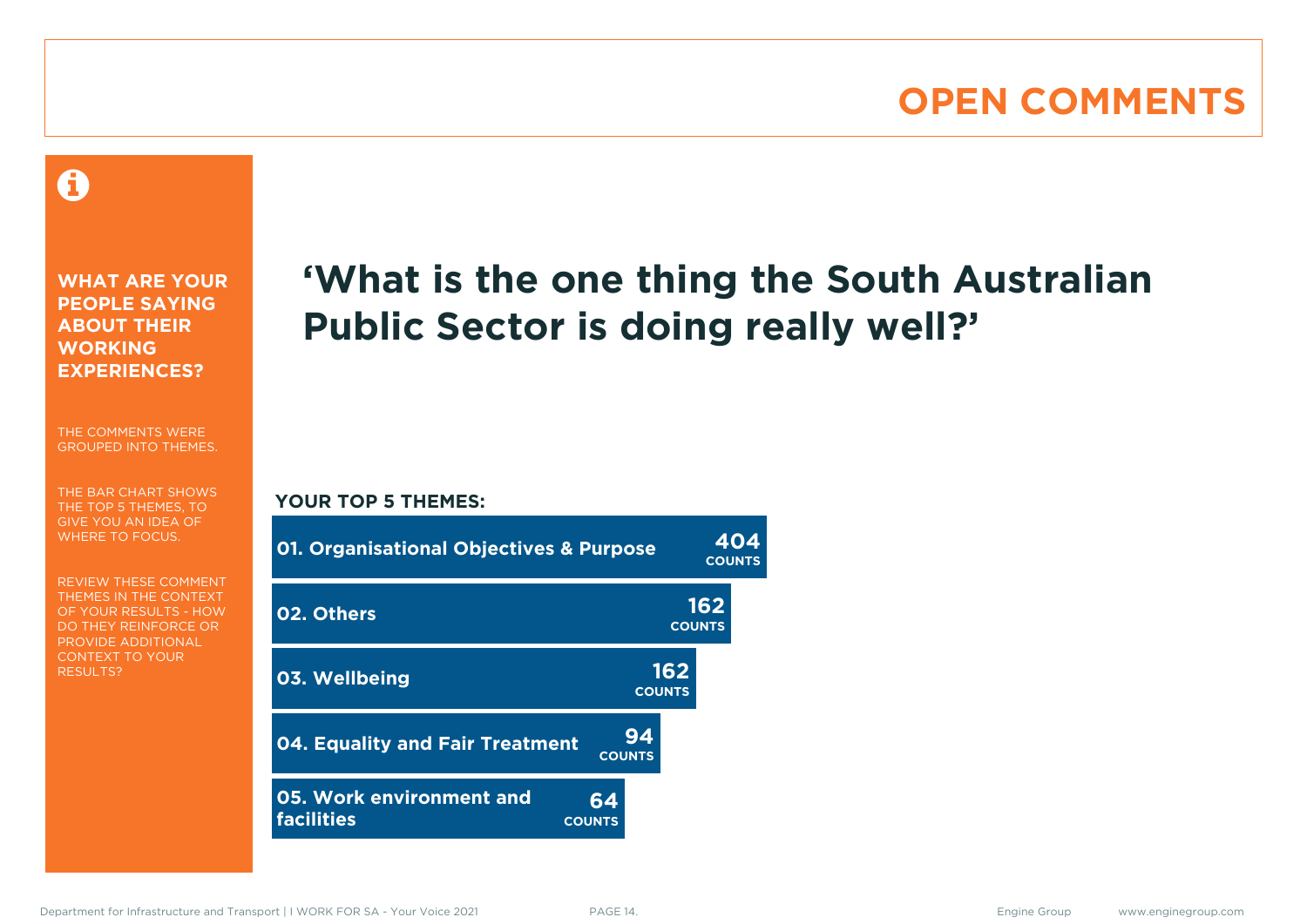### **OPEN COMMENTS**

A

**WHAT ARE YOUR PEOPLE SAYING ABOUT THEIR WORKING EXPERIENCES?**

THE COMMENTS WERE GROUPED INTO THEMES.

THE BAR CHART SHOWS THE TOP 5 THEMES, TO GIVE YOU AN IDEA OF WHERE TO FOCUS.

REVIEW THESE COMMENT THEMES IN THE CONTEXT OF YOUR RESULTS - HOW DO THEY REINFORCE OR PROVIDE ADDITIONAL CONTEXT TO YOUR **RESULTS?** 

# **'What is the most important issue that needs to be addressed across the South Australian Public Sector?'**

**COUNTS**

**YOUR TOP 5 THEMES:**

| 01. Organisational Objectives & Purpose                     | <b>COUNTS</b>        |                      |                      |  |
|-------------------------------------------------------------|----------------------|----------------------|----------------------|--|
| 02. Wellbeing                                               |                      |                      | 311<br><b>COUNTS</b> |  |
| <b>03. Line Management and General</b><br><b>Management</b> |                      | 152<br><b>COUNTS</b> |                      |  |
| 04. Resources                                               | 150<br><b>COUNTS</b> |                      |                      |  |
| 05. Others                                                  | 148<br><b>COUNTS</b> |                      |                      |  |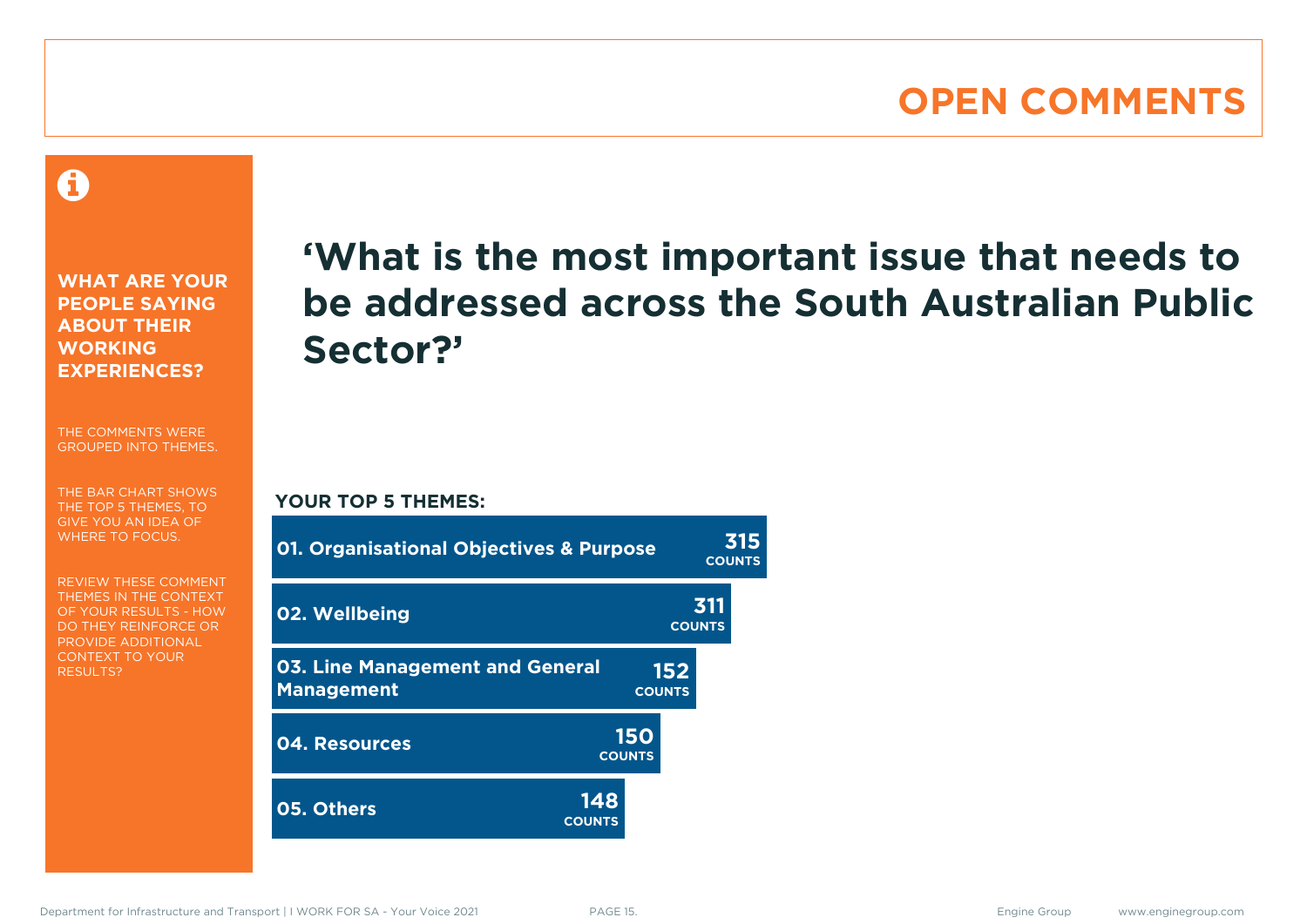# **OTHER QUESTIONS**

Ô

THESE PAGES SHOW ADDITIONAL QUESTIONS THAT WERE ASKED OF ALL PUBLIC SECTOR EMPLOYEES, THAT ARE NOT INCLUDED IN THE SURVEY INDICES SHOWN ON THE PREVIOUS PAGES.

THE RESULTS OUTLINE THE PROPORTION OF COLLEAGUES RESPONDING POSITIVELY (STRONGLY AGREE + AGREE), NEUTRALLY (NEITHER AGREE NOR DISAGREE) OR NEGATIVELY (DISAGREE + STRONGLY DISAGREE).

REVIEW THESE QUESTIONS FOR ADDITIONAL CONTEXT AND INSIGHTS THAT MAY WARRANT FURTHER INVESTIGATION OR ACTION.

|                                                                                                                                                                                       | <b>RESPONSE SCALE</b> |                    | %<br><b>POSITIVE</b> | <b>VARIANCE</b><br><b>FROM</b><br>2018<br><b>SURVEY</b> | <b>VARIANCE</b><br><b>FROM SA</b><br><b>PUBLIC</b><br><b>SECTOR</b><br><b>OVERALL</b> | <b>VARIANCE</b><br><b>FROM LARGE</b><br><b>AGENCIES (&gt;</b><br>$1000$ ) |
|---------------------------------------------------------------------------------------------------------------------------------------------------------------------------------------|-----------------------|--------------------|----------------------|---------------------------------------------------------|---------------------------------------------------------------------------------------|---------------------------------------------------------------------------|
|                                                                                                                                                                                       |                       |                    |                      |                                                         |                                                                                       |                                                                           |
| Q11m. I am happy to go the 'extra mile' at work when<br>required                                                                                                                      | 39                    | 8<br>50            | 88%                  | $\circ$                                                 | $+3$                                                                                  | $+4$                                                                      |
| Q13g. My manager takes appropriate action to address<br>underperformance within my workgroup                                                                                          | 20<br>36              | 29<br>9            | <b>56%</b>           |                                                         | $+4$                                                                                  | $+4$                                                                      |
| Q15d. I feel senior managers in my agency actively<br>engage with employees                                                                                                           | 14<br>36              | 25<br><b>16 10</b> | 49%                  |                                                         | $+5$ $\odot$                                                                          | $+7$ $\odot$                                                              |
| Q16c. When things go wrong, my agency uses this as an<br>opportunity to review, learn, and improve the management of<br>similar risks                                                 | 12 <sub>2</sub><br>44 | 27<br>12           | 57%                  | $+6$ <sup>O</sup>                                       | $\circ$                                                                               | $\circ$                                                                   |
| Q16d. My agency is committed to creating a diverse workforce<br>(e.g. gender, age, cultural and linguistic background, disability,<br>Aboriginal and Torres Strait Islander, LGBTIQ+) | 26<br>50              | 19                 | 76%                  | $+2$                                                    | $+8$ <sup><math>\odot</math></sup>                                                    | $+8$ $\odot$                                                              |
| Q16e. Personal background is not a barrier to success in my<br>agency (e.g. cultural background, age, disability, sexual<br>orientation, gender etc.)                                 | 24<br>47              | 19                 | 71%                  | $+6$ $\odot$                                            | $+1$                                                                                  | $+1$                                                                      |
| Q16h. I am confident in relating my agency's<br>Reconciliation Action Plan to my work                                                                                                 | 12<br>37              | 42                 | 49%                  |                                                         | $+5$ <sup>O</sup>                                                                     | $+6$ $\odot$                                                              |
| <b>Q16i.</b> I am satisfied with the cultural learning<br>opportunities within my agency                                                                                              | 17<br>47              | 31                 | <b>64%</b>           |                                                         | $+7$ $\odot$                                                                          | $+7$                                                                      |
| Q17c. I feel the level of stress in my job is appropriate                                                                                                                             | 9<br>43               | 26<br>148          | <b>52%</b>           |                                                         | $+8$ $\Omega$                                                                         | $+10$ $\odot$                                                             |

**KEY**

**AT LEAST 5 PERCENTAGE POINTS GREATER THAN COMPARATOR**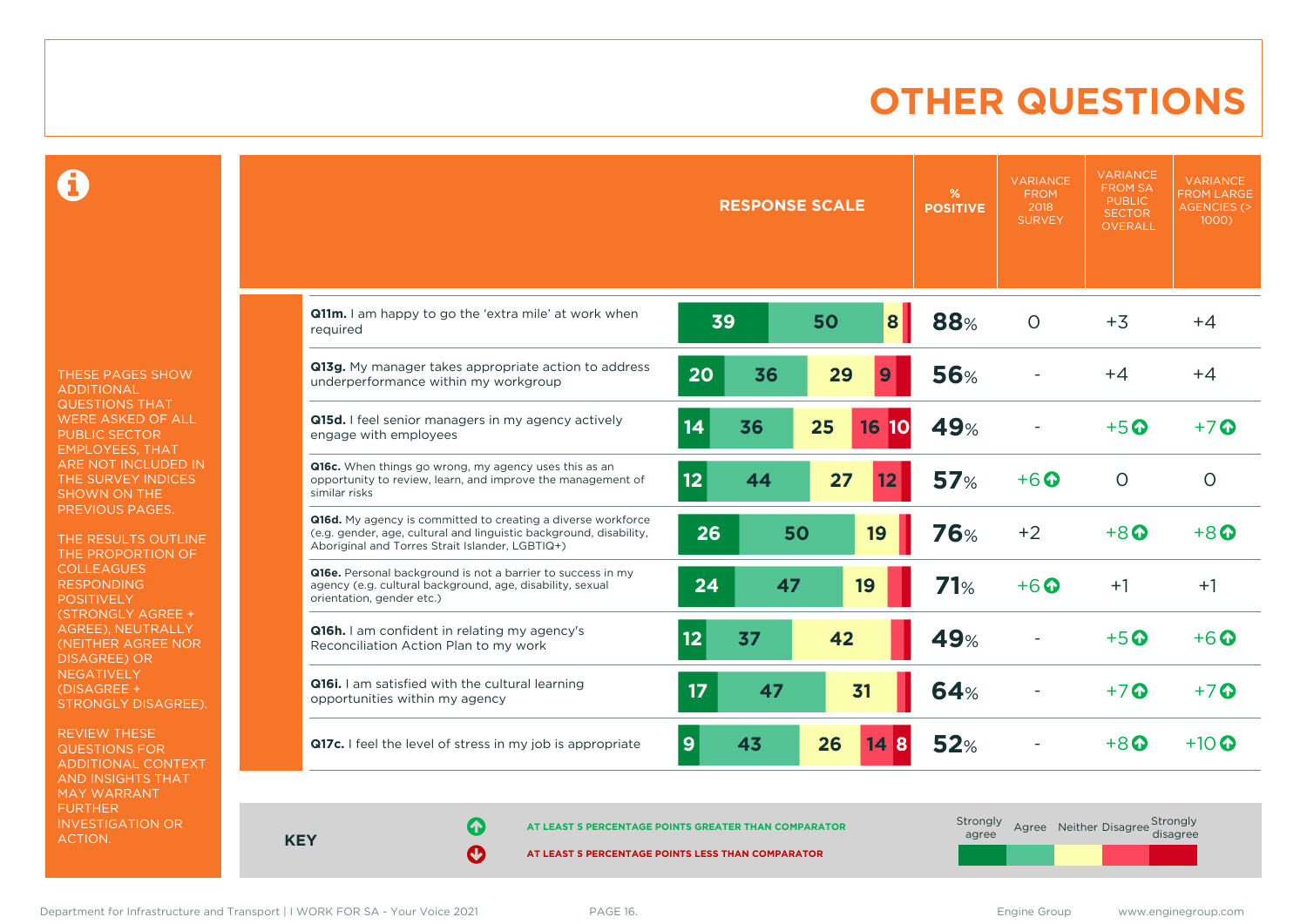# **OTHER QUESTIONS**

0

THESE PAGES SHOW ADDITIONAL QUESTIONS THAT WERE ASKED OF ALL PUBLIC SECTOR EMPLOYEES, THAT ARE NOT INCLUDED IN THE SURVEY INDICES SHOWN ON THE PREVIOUS PAGES.

THE RESULTS OUTLINE THE PROPORTION OF **COLLEAGUES** RESPONDING POSITIVELY (STRONGLY AGREE + AGREE), NEUTRALLY (NEITHER AGREE NOR **NEGATIVELY** (DISAGREE + STRONGLY DISAGREE).

REVIEW THESE QUESTIONS FOR ADDITIONAL CONTEXT AND INSIGHTS THAT MAY WARRANT FURTHER INVESTIGATION OR ACTION.

|                                                                                                          |          | <b>RESPONSE SCALE</b> |                       | %<br><b>POSITIVE</b> | <b>VARIANCE</b><br><b>FROM</b><br>2018<br><b>SURVEY</b> | <b>VARIANCE</b><br><b>FROM SA</b><br><b>PUBLIC</b><br><b>SECTOR</b><br>OVERALL | <b>VARIANCE</b><br><b>FROM LARGE</b><br><b>AGENCIES (&gt;</b><br>1000) |
|----------------------------------------------------------------------------------------------------------|----------|-----------------------|-----------------------|----------------------|---------------------------------------------------------|--------------------------------------------------------------------------------|------------------------------------------------------------------------|
| Q17e. I feel comfortable discussing my mental health and<br>wellbeing with my manager                    | 17       | 40                    | 21<br>$13$ 9          | 57%                  |                                                         | $+4$                                                                           | $+6$ <sup>O</sup>                                                      |
| Q20a. I feel a connection with the public sector values                                                  | 27       | 50                    | 18                    | 77%                  |                                                         | $+3$                                                                           | $+4$                                                                   |
| Q20b. In my workgroup our everyday actions are guided<br>by the Public Sector Values                     | 23       | 47                    | 23                    | 69%                  |                                                         | $+5$ <sup>O</sup>                                                              | $+6$ $\odot$                                                           |
| Q28. I believe action will be taken on the results from this<br>survey by the sector                     | 8<br>30  | 37                    | <b>15 10</b>          | <b>39%</b>           | $+10$                                                   | $+5$ <sup>O</sup>                                                              | $+6$ <sup>O</sup>                                                      |
| Q29. I believe action will be taken on the results from this<br>survey by my agency                      | 9 <br>29 | 35                    | 17 <sub>2</sub><br>10 | 38%                  |                                                         | $+3$                                                                           | $+5$ <sup>O</sup>                                                      |
| <b>RESPONSE SCALE</b>                                                                                    |          |                       | <b>RESPONSES</b>      | %                    | <b>VARIANCE</b><br><b>FROM</b><br>2018<br><b>SURVEY</b> | <b>VARIANCE</b><br><b>FROM SA</b><br><b>PUBLIC SECTOR</b><br>OVERALL           | <b>VARIANCE</b><br><b>FROM</b><br>LARGE<br>AGENCIES (><br>1000)        |
| <b>Q14a.</b> I have a current performance and development plan that<br>cote out my individual objectives |          |                       | 1387                  |                      |                                                         |                                                                                |                                                                        |

| sets out my municipal objectives |             |                                                      |     |     |                   |                                             |       |
|----------------------------------|-------------|------------------------------------------------------|-----|-----|-------------------|---------------------------------------------|-------|
| Yes                              |             |                                                      | 971 | 70% | $+1$              | $-9O$                                       | $-9O$ |
| No                               |             |                                                      | 416 | 30% | - I               | $+9$ <sup><math>\odot</math></sup>          | $+9$  |
|                                  |             |                                                      |     |     |                   |                                             |       |
|                                  |             |                                                      |     |     |                   |                                             |       |
| <b>KEY</b>                       | ➊           | AT LEAST 5 PERCENTAGE POINTS GREATER THAN COMPARATOR |     |     | Strongly<br>agree | Agree Neither Disagree Strongly<br>disagree |       |
|                                  | $\mathbf O$ | AT LEAST 5 PERCENTAGE POINTS LESS THAN COMPARATOR    |     |     |                   |                                             |       |

Department for Infrastructure and Transport | I WORK FOR SA - Your Voice 2021 PAGE 17. example 30 and the state of the state of the state of the Security Community of the Security Community Community Community Community Co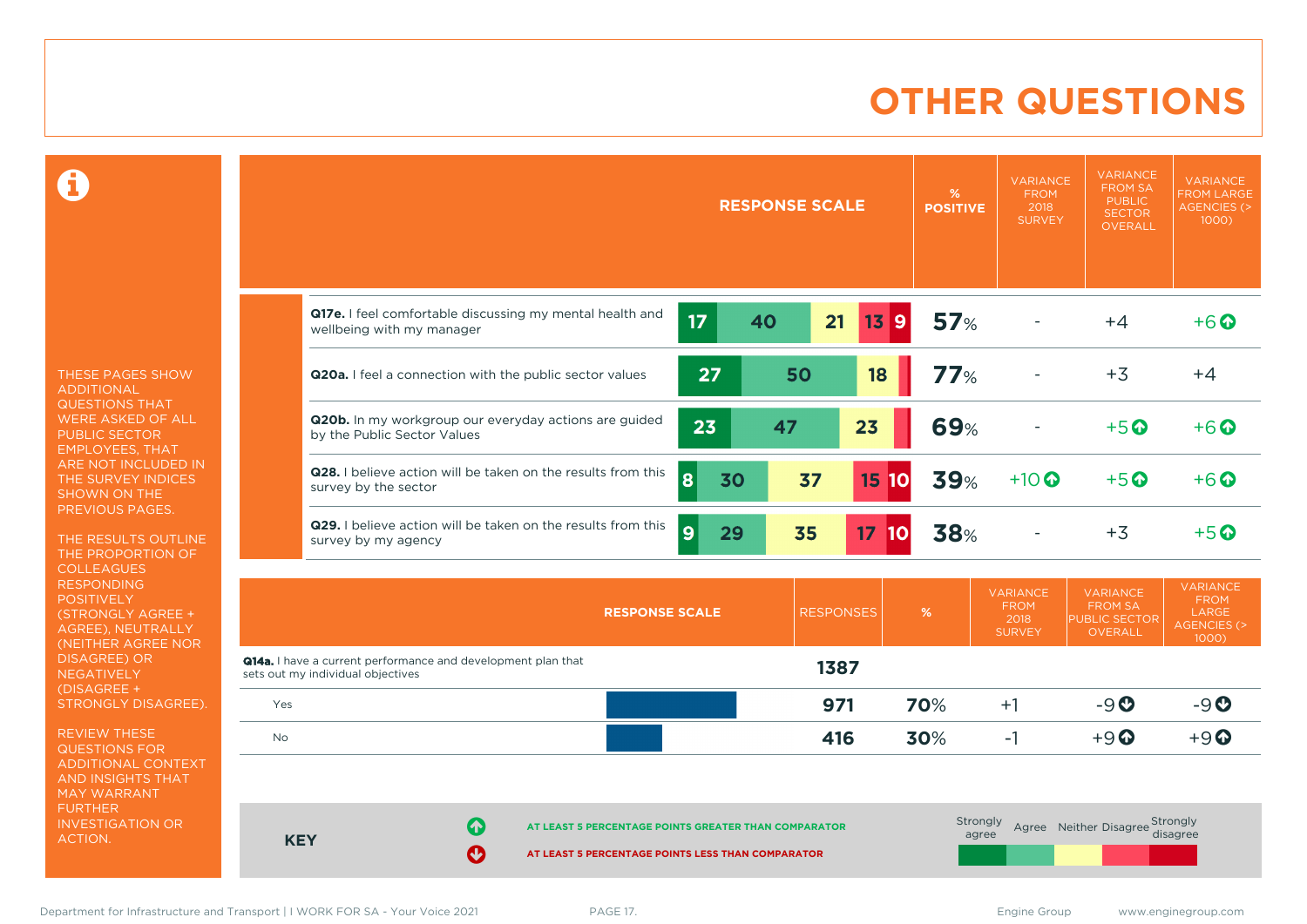### **COVID-19**

 $\mathbf \Omega$ 

THE 2021 SURVEY ASKED QUESTIONS ABOUT HOW **EFFECTIVELY** AGENCIES MANAGED THE CHANGES REQUIRED AS A RESULT OF COVID-19.

REVIEW THE RESULTS AND IDENTIFY SPECIFIC AREAS OF ACTION THAT MAY BE REQUIRED AS A RESULT - WHAT DO YOU NEED TO FOCUS ON FOR IMPROVEMENT?

REFLECT ON THIS INFORMATION TO UNDERSTAND HOW EMPLOYEES FEEL YOUR AGENCY WAS ABLE TO RAPIDLY ADAPT TO THE COVID-19 SITUATION. THIS CAN BE USED TO INFORM FUTURE ACTIONS REQUIRED WHEN OUR EXTERNAL **CIRCUMSTANCES** CHANGE.

|            |                                                                                                                                                                                                              | <b>RESPONSE SCALE</b> | %<br><b>POSITIVE</b> | <b>VARIANCE</b><br><b>FROM</b><br>2018<br><b>SURVEY</b> | <b>VARIANCE</b><br><b>FROM SA</b><br><b>PUBLIC</b><br><b>SECTOR</b><br><b>OVERALL</b> | <b>VARIANCE</b><br><b>FROM LARGE</b><br><b>AGENCIES (&gt;</b><br>1000)    |
|------------|--------------------------------------------------------------------------------------------------------------------------------------------------------------------------------------------------------------|-----------------------|----------------------|---------------------------------------------------------|---------------------------------------------------------------------------------------|---------------------------------------------------------------------------|
|            |                                                                                                                                                                                                              |                       |                      |                                                         |                                                                                       |                                                                           |
|            | Q18a. I believe my agency provided sufficient resources and<br>arrangements to help me feel safe (e.g. physical distancing<br>26<br>measures, working from home arrangements, face masks, hand<br>sanitiser) | 51<br>$11$ 8          | 77%                  |                                                         | $\Omega$                                                                              | $+2$                                                                      |
|            | Q18b. My manager provided me with sufficient direction<br>24<br>about my priorities                                                                                                                          | 51<br>16              | <b>74%</b>           |                                                         | $+2$                                                                                  | $+3$                                                                      |
|            | <b>Q18c.</b> I was satisfied with the communications I received<br>20<br>from senior managers about changes impacting my work                                                                                | 46<br>18<br>10        | 66%                  |                                                         | $\circ$                                                                               | $+1$                                                                      |
|            | Q18d. During this time, I felt that my manager cared about my<br>27<br>wellbeing (if you have more than one manager, consider the<br>manager who you report to most frequently)                              | 46<br>16              | 73%                  |                                                         | $+3$                                                                                  | $+4$                                                                      |
|            | Q18e. I felt that my workgroup went the extra mile to<br>26<br>support each other                                                                                                                            | 20<br>47              | <b>74%</b>           |                                                         | $-1$                                                                                  | -1                                                                        |
|            | <b>RESPONSE SCALE</b>                                                                                                                                                                                        | <b>RESPONSES</b>      | %                    | <b>VARIANCE</b><br><b>FROM</b><br>2018<br><b>SURVEY</b> | <b>VARIANCE</b><br><b>FROM SA</b><br><b>PUBLIC SECTOR</b><br><b>OVERALL</b>           | <b>VARIANCE</b><br><b>FROM</b><br>LARGE<br><b>AGENCIES (&gt;</b><br>1000) |
|            | <b>Q18f.</b> Were you mobilised to another agency or another role<br>within your agency because of COVID-19 requirements?                                                                                    | 1527                  |                      |                                                         |                                                                                       |                                                                           |
| Yes        |                                                                                                                                                                                                              | 65                    | 4%                   |                                                         | $-4$                                                                                  | $-5o$                                                                     |
| <b>No</b>  |                                                                                                                                                                                                              | 1429                  | 94%                  | ÷                                                       | $+5$ <sup>O</sup>                                                                     | $+5$ <sup>O</sup>                                                         |
| Not sure   |                                                                                                                                                                                                              | 33                    | 2%                   | ۰                                                       | $-1$                                                                                  | $-1$                                                                      |
| <b>KEY</b> | 6<br>AT LEAST 5 PERCENTAGE POINTS GREATER THAN COMPARATOR<br>Ø<br>AT LEAST 5 PERCENTAGE POINTS LESS THAN COMPARATOR                                                                                          |                       | Strongly<br>agree    |                                                         | Agree Neither Disagree Strongly                                                       | disagree                                                                  |

Department for Infrastructure and Transport | I WORK FOR SA - Your Voice 2021 PAGE 18. Engine School and Transport | I WORK FOR SA - Your Voice 2021 PAGE 18.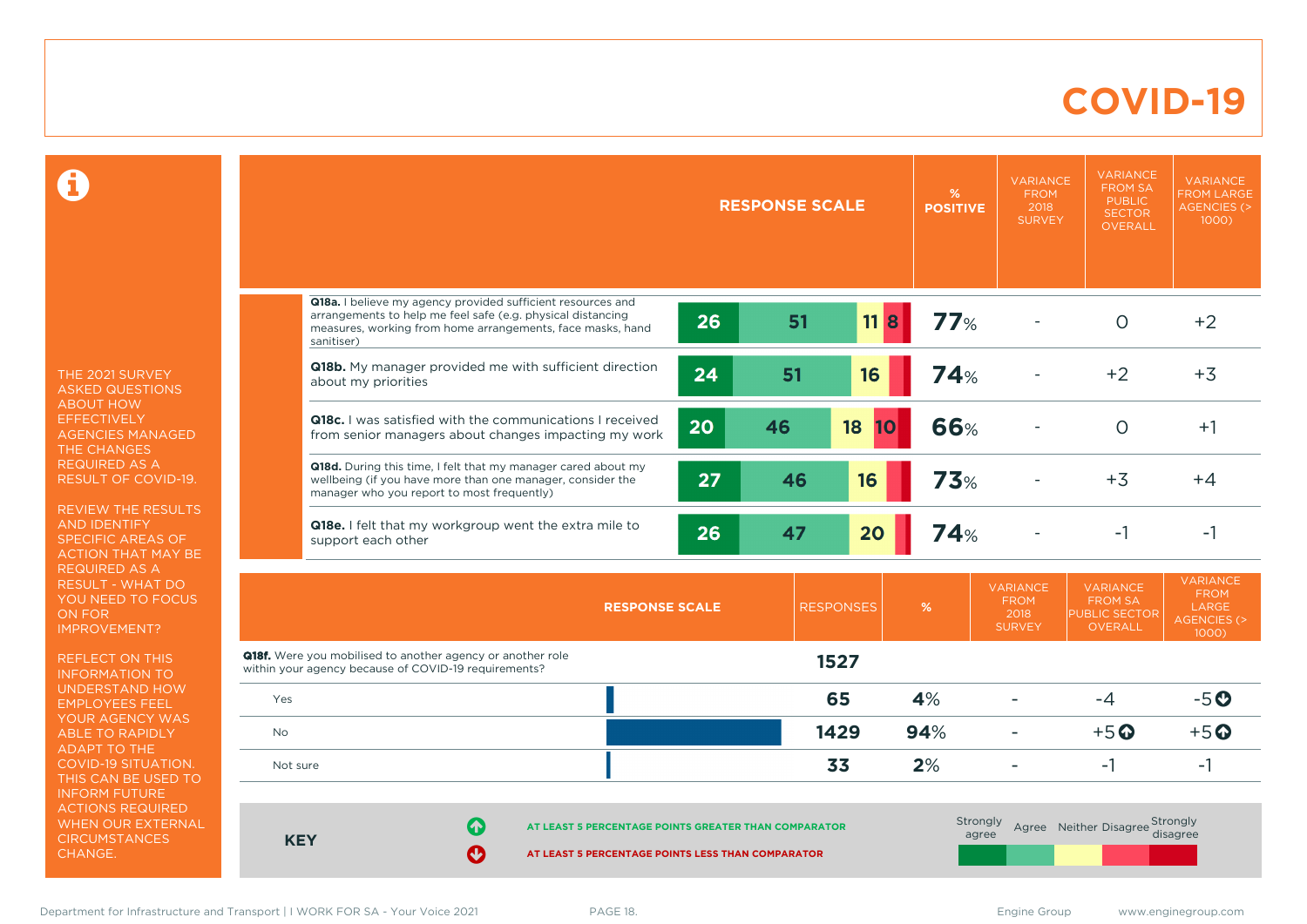0

THESE QUESTIONS GIVE YOU VALUABLE INSIGHT INTO THE REASONS YOUR EMPLOYEES JOINED THE PUBLIC SECTOR, AND THEIR REASONS FOR WANTING TO STAY OR LEAVE.

WHAT DOES THIS TELL YOU ABOUT YOUR CURRENT EMPLOYEE VALUE PROPOSITION?

IS THERE ROOM FOR IMPROVEMENT?

|                                                                                                       | <b>RESPONSE SCALE</b> | <b>RESPONSES</b> | $\%$ | <b>VARIANCE</b><br><b>FROM</b><br>2018<br><b>SURVEY</b> | <b>VARIANCE</b><br><b>FROM SA</b><br><b>PUBLIC SECTOR</b><br>OVERALL | <b>VARIANCE</b><br><b>FROM</b><br>LARGE<br>AGENCIES (><br>1000) |
|-------------------------------------------------------------------------------------------------------|-----------------------|------------------|------|---------------------------------------------------------|----------------------------------------------------------------------|-----------------------------------------------------------------|
| <b>Q21.</b> Which of the following describes why you joined the public<br>sector? [Multiple Response] |                       | 4658             |      |                                                         |                                                                      |                                                                 |
| Type of work offered                                                                                  |                       | 886              | 19%  | $+19$ <sup>O</sup>                                      | $-2$                                                                 | $-2$                                                            |
| Job security and stability                                                                            |                       | 1066             | 23%  | $+8$ <sup>O</sup>                                       | $+3$                                                                 | $+3$                                                            |
| Service to the general public                                                                         |                       | 696              | 15%  | $+15$ <sup>O</sup>                                      | $-1$                                                                 | $-1$                                                            |
| T The work aligned with my job skills/experience                                                      |                       | 938              | 20%  | $+2$                                                    | $+1$                                                                 | $+1$                                                            |
| The department I work for                                                                             |                       | <b>190</b>       | 4%   | $-8o$                                                   | $-2$                                                                 | $-2$                                                            |
| Geographical location                                                                                 |                       | 338              | 7%   | $-8o$                                                   | $\circ$                                                              | $\circ$                                                         |
| Remuneration                                                                                          |                       | 247              | 5%   | $-1$                                                    | $\circ$                                                              | $\circ$                                                         |
| Workplace culture                                                                                     |                       | 213              | 5%   | $\circ$                                                 | $\circ$                                                              | $\circ$                                                         |
| Other                                                                                                 |                       | 84               | 2%   | $\circ$                                                 | $\circ$                                                              | $\circ$                                                         |
| <b>Q22.</b> Which of the following statements best reflect your<br>working life intentions?           |                       | 1503             |      |                                                         |                                                                      |                                                                 |
| I want to stay in my agency long-term                                                                 |                       | 1104             | 73%  |                                                         | $-3$                                                                 | $-3$                                                            |
| I want to leave my agency but stay in the public sector                                               |                       | 274              | 18%  | ٠                                                       | $+2$                                                                 | $+2$                                                            |
| I want to leave the public sector                                                                     |                       | 125              | 8%   |                                                         | $+1$                                                                 | $+1$                                                            |

**KEY** 

**TEXT CHANGE SINCE 2018 SURVEY**

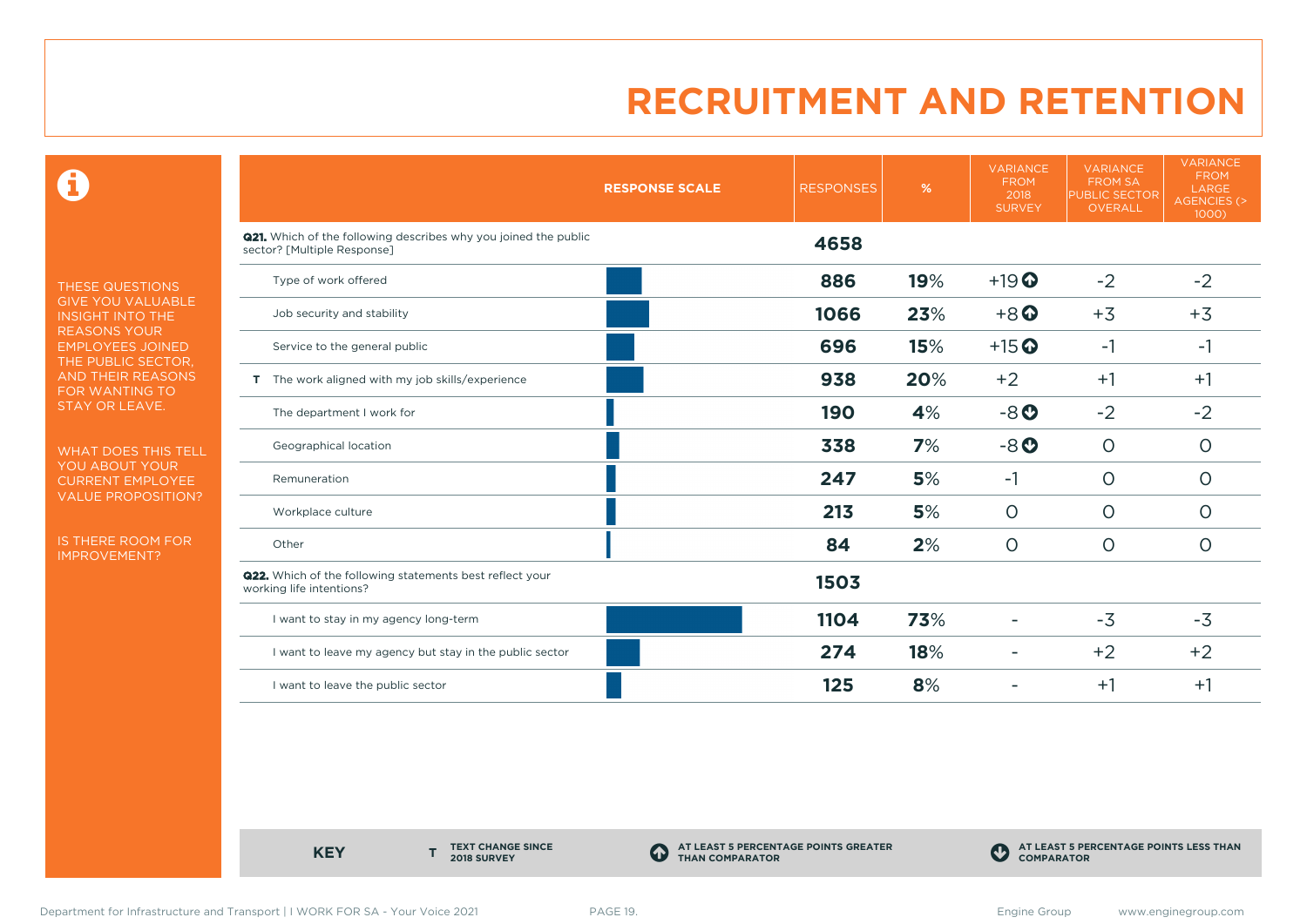$\mathbf \Theta$ 

THESE QUESTIONS GIVE YOU VALUABLE INSIGHT INTO THE REASONS YOUR EMPLOYEES JOINED THE PUBLIC SECTOR, AND THEIR REASONS FOR WANTING TO STAY OR LEAVE.

WHAT DOES THIS TELL YOU ABOUT YOUR CURRENT EMPLOYEE VALUE PROPOSITION?

IS THERE ROOM FOR IMPROVEMENT?

|                                                                                                 | <b>RESPONSE SCALE</b> | <b>RESPONSES</b> | %   | <b>VARIANCE</b><br><b>FROM</b><br>2018<br><b>SURVEY</b> | <b>VARIANCE</b><br><b>FROM SA</b><br><b>PUBLIC SECTOR</b><br>OVERALL | <b>VARIANCE</b><br><b>FROM</b><br>LARGE<br>AGENCIES (><br>1000) |
|-------------------------------------------------------------------------------------------------|-----------------------|------------------|-----|---------------------------------------------------------|----------------------------------------------------------------------|-----------------------------------------------------------------|
| Q23a. Which of the following describes your reasons for<br>wanting to stay? [Multiple Response] |                       | 5618             |     |                                                         |                                                                      |                                                                 |
| Long term career progression                                                                    |                       | 425              | 8%  |                                                         | $\circ$                                                              | $\circ$                                                         |
| Type of work offered                                                                            |                       | 662              | 12% |                                                         | $-1$                                                                 | $-1$                                                            |
| <b>Employment conditions</b>                                                                    |                       | 639              | 11% | ۰                                                       | $+1$                                                                 | $+1$                                                            |
| Job security and stability                                                                      |                       | 740              | 13% | ۰                                                       | $\circ$                                                              | $-1$                                                            |
| Service to the general public                                                                   |                       | 528              | 9%  |                                                         | $-1$                                                                 | $-1$                                                            |
| The work aligns with my job skills/experience                                                   |                       | 715              | 13% |                                                         | $\circ$                                                              | $\circ$                                                         |
| The department I work for                                                                       |                       | 314              | 6%  |                                                         | $-1$                                                                 | $-1$                                                            |
| Geographical location                                                                           |                       | 288              | 5%  |                                                         | $-1$                                                                 | $-1$                                                            |
| Remuneration                                                                                    |                       | 257              | 5%  |                                                         | $\circ$                                                              | $\circ$                                                         |
| Workplace culture                                                                               |                       | 319              | 6%  | ۰                                                       | $\circ$                                                              | $+1$                                                            |
| Confidence in immediate manager                                                                 |                       | 438              | 8%  |                                                         | $+1$                                                                 | $+1$                                                            |
| Confidence in senior management                                                                 |                       | 251              | 4%  |                                                         | $+1$                                                                 | $+1$                                                            |
| Other                                                                                           |                       | 42               | 1%  |                                                         | $\circ$                                                              | $\circ$                                                         |

**KEY C** 

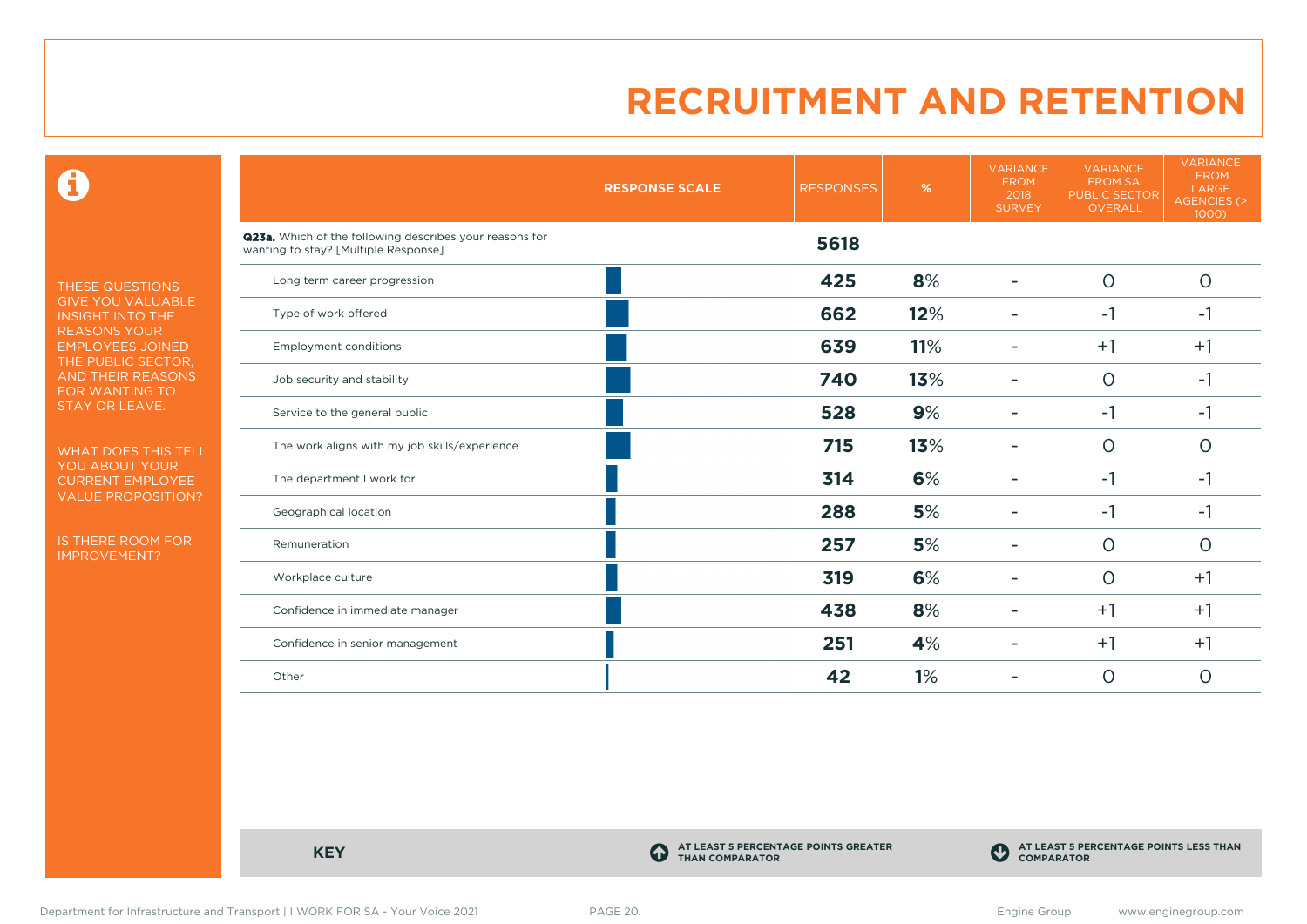$\mathbf \Theta$ 

THESE QUESTIONS GIVE YOU VALUABLE INSIGHT INTO THE REASONS YOUR EMPLOYEES JOINED THE PUBLIC SECTOR, AND THEIR REASONS FOR WANTING TO STAY OR LEAVE.

WHAT DOES THIS TELL YOU ABOUT YOUR CURRENT EMPLOYEE VALUE PROPOSITION?

IS THERE ROOM FOR IMPROVEMENT?

|                                                                                 | <b>RESPONSE SCALE</b> | <b>RESPONSES</b> | %   | <b>VARIANCE</b><br><b>FROM</b><br>2018<br><b>SURVEY</b> | <b>VARIANCE</b><br><b>FROM SA</b><br><b>PUBLIC SECTOR</b><br>OVERALL | <b>VARIANCE</b><br><b>FROM</b><br>LARGE<br>AGENCIES (><br>$1000$ ) |
|---------------------------------------------------------------------------------|-----------------------|------------------|-----|---------------------------------------------------------|----------------------------------------------------------------------|--------------------------------------------------------------------|
| <b>Q23b.</b> Which of the following best describes when you intend to<br>leave? |                       | 396              |     |                                                         |                                                                      |                                                                    |
| I want to leave within 12 months                                                |                       | 162              | 41% | $\overline{\phantom{a}}$                                | $+1$                                                                 | $+2$                                                               |
| I want to leave within 1-2 years                                                |                       | 106              | 27% | $\overline{\phantom{a}}$                                |                                                                      |                                                                    |
| I want to leave within 2-5 years                                                |                       | 87               | 22% | ۰                                                       | $-2$                                                                 | $-2$                                                               |
| I want to leave within 5+ years                                                 |                       |                  | 10% | ۰                                                       |                                                                      |                                                                    |

**KEY C** 

**AT LEAST 5 PERCENTAGE POINTS GREATER THAN COMPARATOR**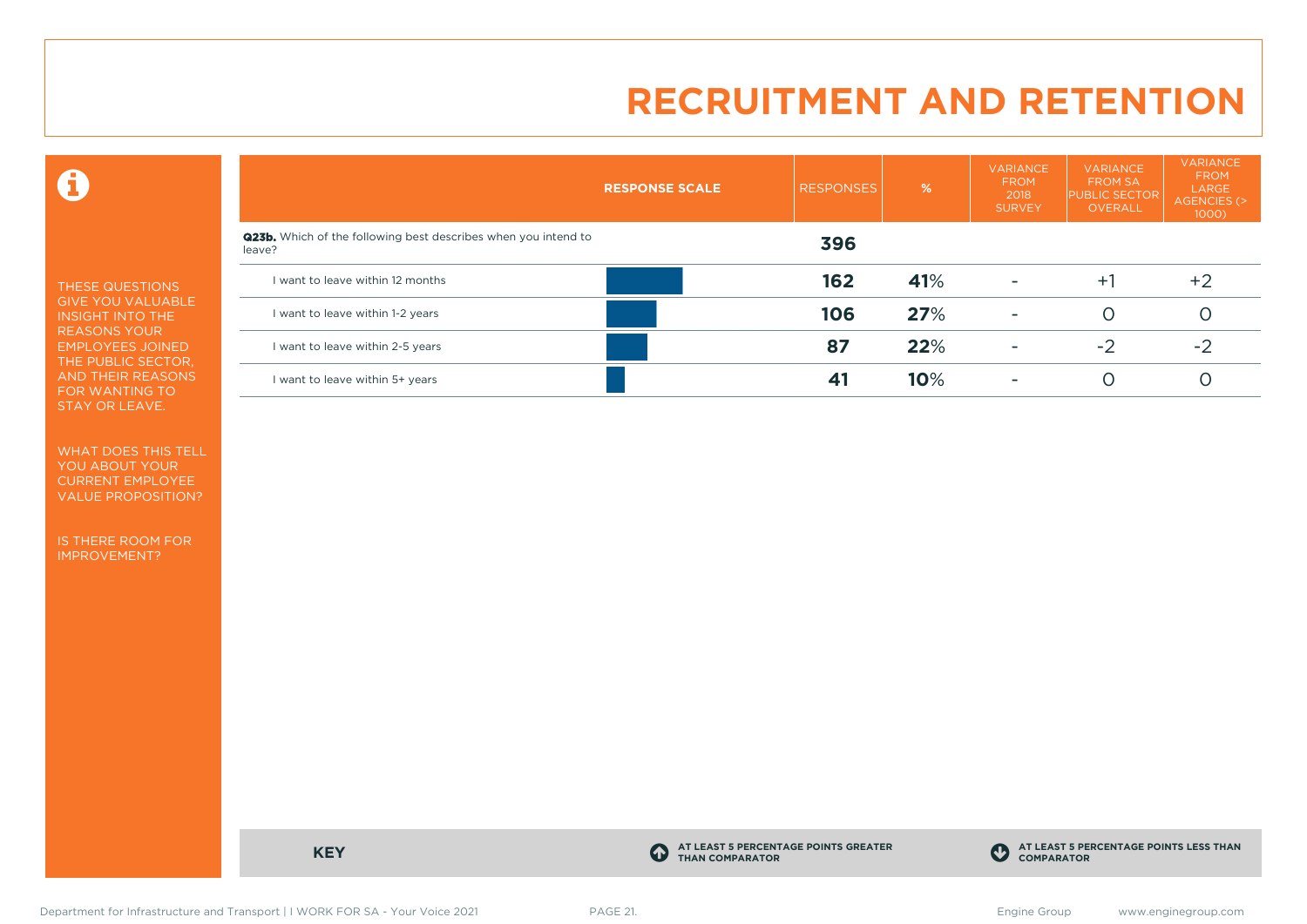0

THESE QUESTIONS GIVE YOU VALUABLE INSIGHT INTO THE REASONS YOUR EMPLOYEES JOINED THE PUBLIC SECTOR, AND THEIR REASONS FOR WANTING TO STAY OR LEAVE.

WHAT DOES THIS TELL YOU ABOUT YOUR CURRENT EMPLOYEE VALUE PROPOSITION?

IS THERE ROOM FOR IMPROVEMENT?

|                                                                                                 | <b>RESPONSE SCALE</b> | <b>RESPONSES</b> | %   | <b>VARIANCE</b><br><b>FROM</b><br>2018<br><b>SURVEY</b> | <b>VARIANCE</b><br><b>FROM SA</b><br><b>PUBLIC SECTOR</b><br><b>OVERALL</b> | <b>VARIANCE</b><br><b>FROM</b><br>LARGE<br>AGENCIES (><br>1000) |
|-------------------------------------------------------------------------------------------------|-----------------------|------------------|-----|---------------------------------------------------------|-----------------------------------------------------------------------------|-----------------------------------------------------------------|
| Q23c. Which of the following describe your reasons for wanting<br>to leave? [Multiple Response] |                       | 1523             |     |                                                         |                                                                             |                                                                 |
| T There is a lack of future career opportunities                                                |                       | 200              | 13% | $-12$ <sup>O</sup>                                      | $+2$                                                                        | $+2$                                                            |
| I want to try a different type of work or I am seeking a<br>career change                       |                       | 142              | 9%  | $-2$                                                    | $+2$                                                                        | $+2$                                                            |
| I am not fulfilled by the role I am in                                                          |                       | 153              | 10% | $+10$                                                   | $+1$                                                                        | $+1$                                                            |
| T My expectations have not been met                                                             |                       | 84               | 6%  | $-5o$                                                   | $\circ$                                                                     | $\circ$                                                         |
| I am pursuing the next phase in my life/career journey                                          |                       | 169              | 11% | $+11$ <sup>O</sup>                                      | $+2$                                                                        | $+2$                                                            |
| My workload is not manageable                                                                   |                       | 50               | 3%  | $+3$                                                    | $-3$                                                                        | $-4$                                                            |
| I am not satisfied with my employment conditions                                                |                       | 64               | 4%  | $+4$                                                    | $-2$                                                                        | $-2$                                                            |
| The work does not fully utilise my skills and abilities                                         |                       | 128              | 8%  | $+8$ <sup><math>\odot</math></sup>                      | $\circ$                                                                     | $+1$                                                            |
| I do not like the workplace culture                                                             |                       | 109              | 7%  | $-1$                                                    | $-2$                                                                        | $-2$                                                            |
| There is a lack of job security                                                                 |                       | 81               | 5%  | $+5$ <sup>O</sup>                                       | $+2$                                                                        | $+2$                                                            |
| I lack confidence in senior managers                                                            |                       | 122              | 8%  | $+8$ <sup>O</sup>                                       | $-2$                                                                        | $-2$                                                            |
| I am not satisfied with my current manager                                                      |                       | 62               | 4%  | $+4$                                                    | $-1$                                                                        | $-2$                                                            |
| Experiences of bullying, harassment or discrimination                                           |                       | 76               | 5%  | $+5$ <sup>O</sup>                                       | $-1$                                                                        | $-2$                                                            |
| Other                                                                                           |                       | 83               | 5%  | $+5$ <sup>O</sup>                                       | $+2$                                                                        | $+2$                                                            |

**KEY** 

**TEXT CHANGE SINCE 2018 SURVEY**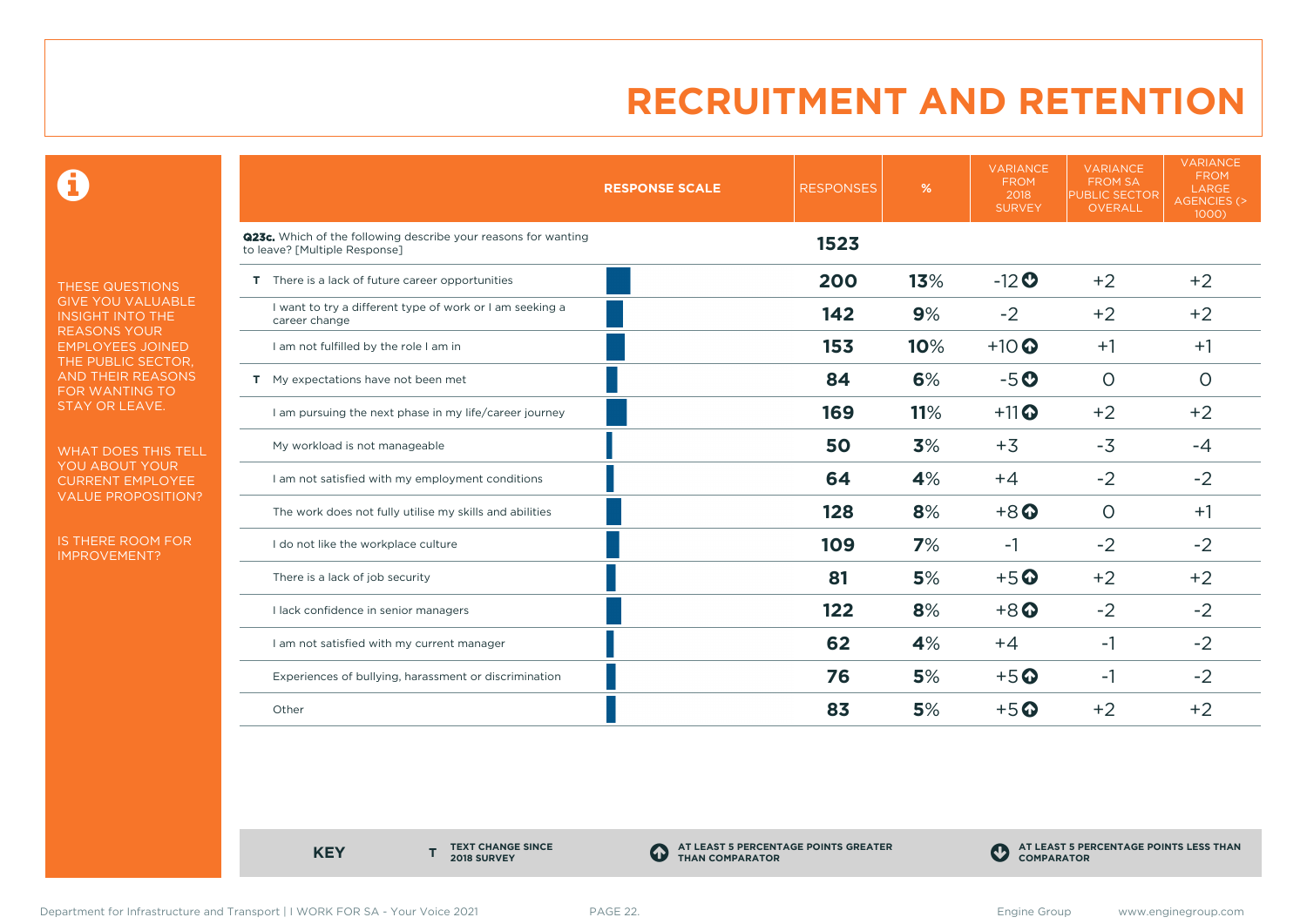$\mathbf \Omega$ 

THESE RESULTS GIVE YOU INSIGHT INTO THE EXTENT TO WHICH BULLYING AND HARASSMENT HAVE BEEN EXPERIENCED OR OBSERVED IN YOUR AGENCY / TEAM.

WHAT ACTION DO YOU NEED TO TAKE IN RESPONSE TO THESE RESULTS?

|                                                                                                                                                 | <b>RESPONSE SCALE</b> | <b>RESPONSES</b> | %   | <b>VARIANCE</b><br><b>FROM</b><br>2018<br><b>SURVEY</b> | <b>VARIANCE</b><br><b>FROM SA</b><br><b>PUBLIC SECTOR</b><br>OVERALL | <b>VARIANCE</b><br><b>FROM</b><br>LARGE<br><b>AGENCIES (&gt;</b><br>1000) |
|-------------------------------------------------------------------------------------------------------------------------------------------------|-----------------------|------------------|-----|---------------------------------------------------------|----------------------------------------------------------------------|---------------------------------------------------------------------------|
| <b>Q24.</b> During the last 12 months, have you witnessed harassment<br>(including sexual harassment) or bullying in your current<br>workplace? |                       | 1515             |     |                                                         |                                                                      |                                                                           |
| Yes                                                                                                                                             |                       | 302              | 20% | $-9o$                                                   | $-9o$                                                                | $-10$                                                                     |
| <b>No</b>                                                                                                                                       |                       | 1094             | 72% | $+12$ <sup>O</sup>                                      | $+10$                                                                | $+11$ <sup>O</sup>                                                        |
| Not sure                                                                                                                                        |                       | 119              | 8%  | $-3$                                                    | $-1$                                                                 | $-1$                                                                      |
| <b>Q24a.</b> What did you do in response to the bullying and<br>harassment you witnessed? [Multiple Response]                                   |                       | 566              |     |                                                         |                                                                      |                                                                           |
| Submitted a report through the agency's formal WHS<br>system                                                                                    |                       | 1 <sub>3</sub>   | 2%  | $\overline{\phantom{a}}$                                | $-1$                                                                 | $-1$                                                                      |
| Approached the person and asked them to stop                                                                                                    |                       | 52               | 9%  | ۰                                                       | $-2$                                                                 | $-2$                                                                      |
| Approached the victim and offered support                                                                                                       |                       | 123              | 22% | ۰                                                       | $-1$                                                                 | $-1$                                                                      |
| Took leave                                                                                                                                      |                       | 37               | 7%  |                                                         | $+1$                                                                 | $+1$                                                                      |
| Left the role/team/agency                                                                                                                       |                       | 10               | 2%  | ۰                                                       | $\circ$                                                              | $\circ$                                                                   |
| Sought support from a colleague                                                                                                                 |                       | 67               | 12% | ۰                                                       | $-3$                                                                 | $-3$                                                                      |
| Sought support from a manager                                                                                                                   |                       | 92               | 16% | ÷.                                                      | $\circ$                                                              | $\circ$                                                                   |
| Accessed counselling through the agency's Employee<br>Assistance Program                                                                        |                       | 14               | 2%  | ۰                                                       | $-2$                                                                 | $-2$                                                                      |
| Accessed professional help                                                                                                                      |                       | 29               | 5%  | ۰                                                       | $+1$                                                                 | $+1$                                                                      |
| Lodged a grievance or complaint                                                                                                                 |                       | 22               | 4%  | ۳                                                       | $-1$                                                                 | $-1$                                                                      |
| Nothing                                                                                                                                         |                       | 66               | 12% | ۰                                                       | $+6$ <sup>O</sup>                                                    | $+6$ $\odot$                                                              |
| Other                                                                                                                                           |                       | 41               | 7%  | ÷                                                       | $+3$                                                                 | $+3$                                                                      |

**KEY C** 

**AT LEAST 5 PERCENTAGE POINTS GREATER THAN COMPARATOR**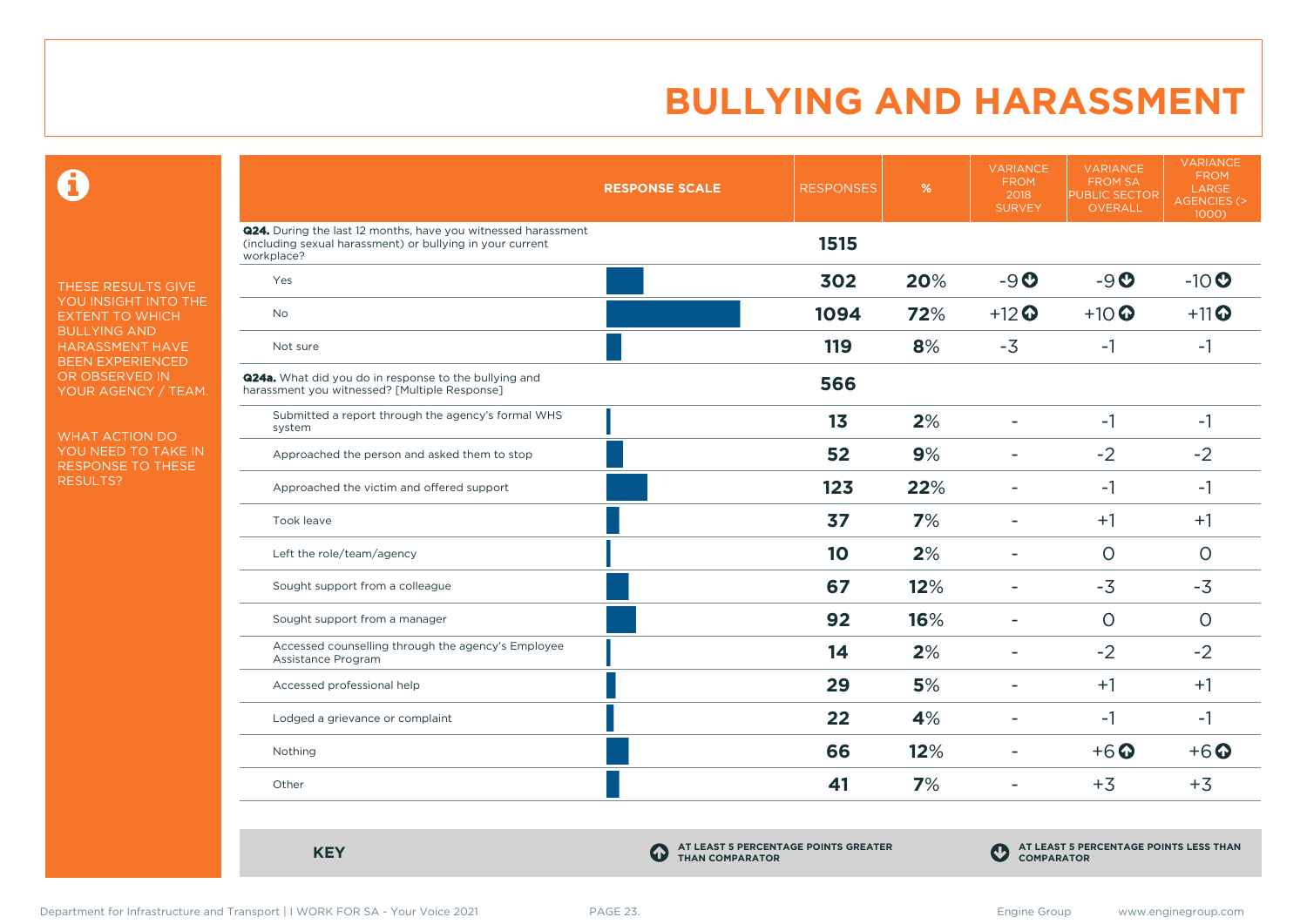$\mathbf \Theta$ 

THESE RESULTS GIVE YOU INSIGHT INTO THE EXTENT TO WHICH BULLYING AND HARASSMENT HAVE BEEN EXPERIENCED OR OBSERVED IN YOUR AGENCY / TEAM.

WHAT ACTION DO YOU NEED TO TAKE IN RESPONSE TO THESE RESULTS?

|                                                                                                                                                         | <b>RESPONSE SCALE</b> | <b>RESPONSES</b> | %   | <b>VARIANCE</b><br><b>FROM</b><br>2018<br><b>SURVEY</b> | <b>VARIANCE</b><br><b>FROM SA</b><br><b>PUBLIC SECTOR</b><br><b>OVERALL</b> | <b>VARIANCE</b><br><b>FROM</b><br>LARGE<br><b>AGENCIES (&gt;</b><br>1000) |
|---------------------------------------------------------------------------------------------------------------------------------------------------------|-----------------------|------------------|-----|---------------------------------------------------------|-----------------------------------------------------------------------------|---------------------------------------------------------------------------|
| <b>Q25.</b> During the last 12 months, have you been subjected to<br>harassment (including sexual harassment) or bullying in your<br>current workplace? |                       | 1518             |     |                                                         |                                                                             |                                                                           |
| Yes                                                                                                                                                     |                       | 198              | 13% | $-5O$                                                   | $-4$                                                                        | $-5o$                                                                     |
| <b>No</b>                                                                                                                                               |                       | 1227             | 81% | $+8$ <sup><math>\odot</math></sup>                      | $+4$                                                                        | $+5o$                                                                     |
| Not sure                                                                                                                                                |                       | 93               | 6%  | $-3$                                                    | $\circ$                                                                     | $\circ$                                                                   |
| <b>Q25a.</b> What type of harassment or bullying did you experience?<br>[Multiple Response]                                                             |                       | 385              |     |                                                         |                                                                             |                                                                           |
| Physical behaviour (e.g. assault, aggressive body<br>T<br>language)                                                                                     |                       | 37               | 10% | $+8$ <sup><math>\odot</math></sup>                      | $+2$                                                                        | $+2$                                                                      |
| Sexual harassment                                                                                                                                       |                       | 7                | 2%  | $\Omega$                                                | $-1$                                                                        | -1                                                                        |
| Cyberbullying (e.g. harassment via IT or the spreading of<br>gossip/materials intended to defame or humiliate)                                          |                       | 18               | 5%  | $+2$                                                    | $+1$                                                                        | $+1$                                                                      |
| Verbal abuse (e.g. offensive language, derogatory<br>т<br>remarks, threats, shouting or screaming)                                                      |                       | 110              | 29% | $+1$                                                    | $\Omega$                                                                    | $\circ$                                                                   |
| 'Initiations' or pranks                                                                                                                                 |                       | 8                | 2%  | $-2$                                                    | $\circ$                                                                     | $\circ$                                                                   |
| Interference with your personal property or work<br>equipment                                                                                           |                       | 26               | 7%  | $+3$                                                    | $+3$                                                                        | $+3$                                                                      |
| Interference with work tasks (i.e. withholding needed<br>information, undermining or sabotage)                                                          |                       | 91               | 24% | $\circ$                                                 | $\circ$                                                                     | $\Omega$                                                                  |
| Inappropriate and unfair application of work policies or<br>rules (e.g. perf mgmt, access to leave, access to L&D)                                      |                       | 58               | 15% | $-4$                                                    | $-3$                                                                        | $-3$                                                                      |
| Other                                                                                                                                                   |                       | 30               | 8%  | $-6$ $\odot$                                            | $-2$                                                                        | $-1$                                                                      |

**KEY** 

**TEXT CHANGE SINCE 2018 SURVEY**

**AT LEAST 5 PERCENTAGE POINTS GREATER THAN COMPARATOR**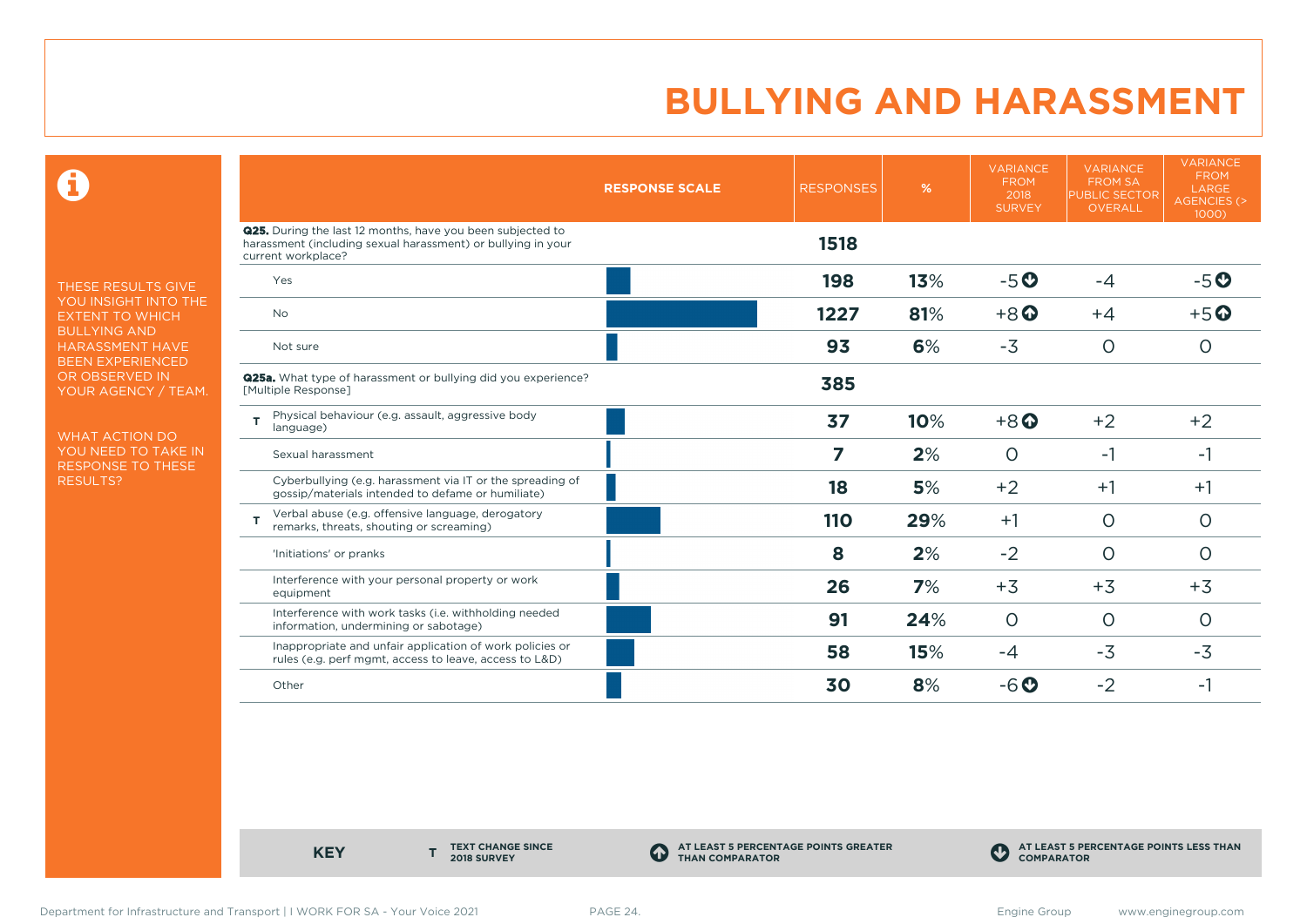$\mathbf \Theta$ 

THESE RESULTS GIVE YOU INSIGHT INTO THE EXTENT TO WHICH BULLYING AND HARASSMENT HAVE BEEN EXPERIENCED OR OBSERVED IN YOUR AGENCY / TEAM.

WHAT ACTION DO YOU NEED TO TAKE IN RESPONSE TO THESE RESULTS?

|                                                                                         | <b>RESPONSE SCALE</b> | <b>RESPONSES</b> | %   | <b>VARIANCE</b><br><b>FROM</b><br>2018<br><b>SURVEY</b> | <b>VARIANCE</b><br><b>FROM SA</b><br><b>PUBLIC SECTOR</b><br><b>OVERALL</b> | <b>VARIANCE</b><br><b>FROM</b><br>LARGE<br><b>AGENCIES (&gt;</b><br>1000) |
|-----------------------------------------------------------------------------------------|-----------------------|------------------|-----|---------------------------------------------------------|-----------------------------------------------------------------------------|---------------------------------------------------------------------------|
| <b>Q25b.</b> Who was responsible for the harassment or bullying?<br>[Multiple Response] |                       | 341              |     |                                                         |                                                                             |                                                                           |
| Someone more junior than you                                                            |                       | 16               | 5%  | $-12$ <sup>O</sup>                                      | $-2$                                                                        | $-2$                                                                      |
| Client, customer or stakeholder                                                         |                       | 15               | 4%  | $-9O$                                                   | $-2$                                                                        | $-2$                                                                      |
| T Co-worker                                                                             |                       | 88               | 26% | $+6$ $\odot$                                            | $-1$                                                                        | $-1$                                                                      |
| A group of co-workers                                                                   |                       | 26               | 8%  | $-23o$                                                  | $\circ$                                                                     | $\circ$                                                                   |
| Contractor                                                                              |                       | 7                | 2%  | $\circ$                                                 | $+1$                                                                        | $+2$                                                                      |
| Consultant/service provider                                                             |                       | 3                | 1%  | $-2$                                                    | $\circ$                                                                     | -1                                                                        |
| Representative of another South Australian Public Sector<br>agency                      |                       | 3                | 1%  | $-6o$                                                   | $\circ$                                                                     | $\circ$                                                                   |
| Your current manager                                                                    |                       | 45               | 13% | $+12$                                                   | $-4$                                                                        | $-3$                                                                      |
| A previous manager                                                                      |                       | 57               | 17% | $+16$ <sup>O</sup>                                      | $+7$ $\odot$                                                                | $+7$                                                                      |
| Someone more senior than you (other than your<br>manager)                               |                       | 76               | 22% | $+22$                                                   | $\circ$                                                                     | $+1$                                                                      |
| Minister or ministerial adviser                                                         |                       | 3                | 1%  | $-3$                                                    | $+1$                                                                        | $+1$                                                                      |
| Unknown                                                                                 |                       | 2                | 1%  | $+1$                                                    | $\circ$                                                                     | O                                                                         |

**KEY** 

**TEXT CHANGE SINCE 2018 SURVEY**

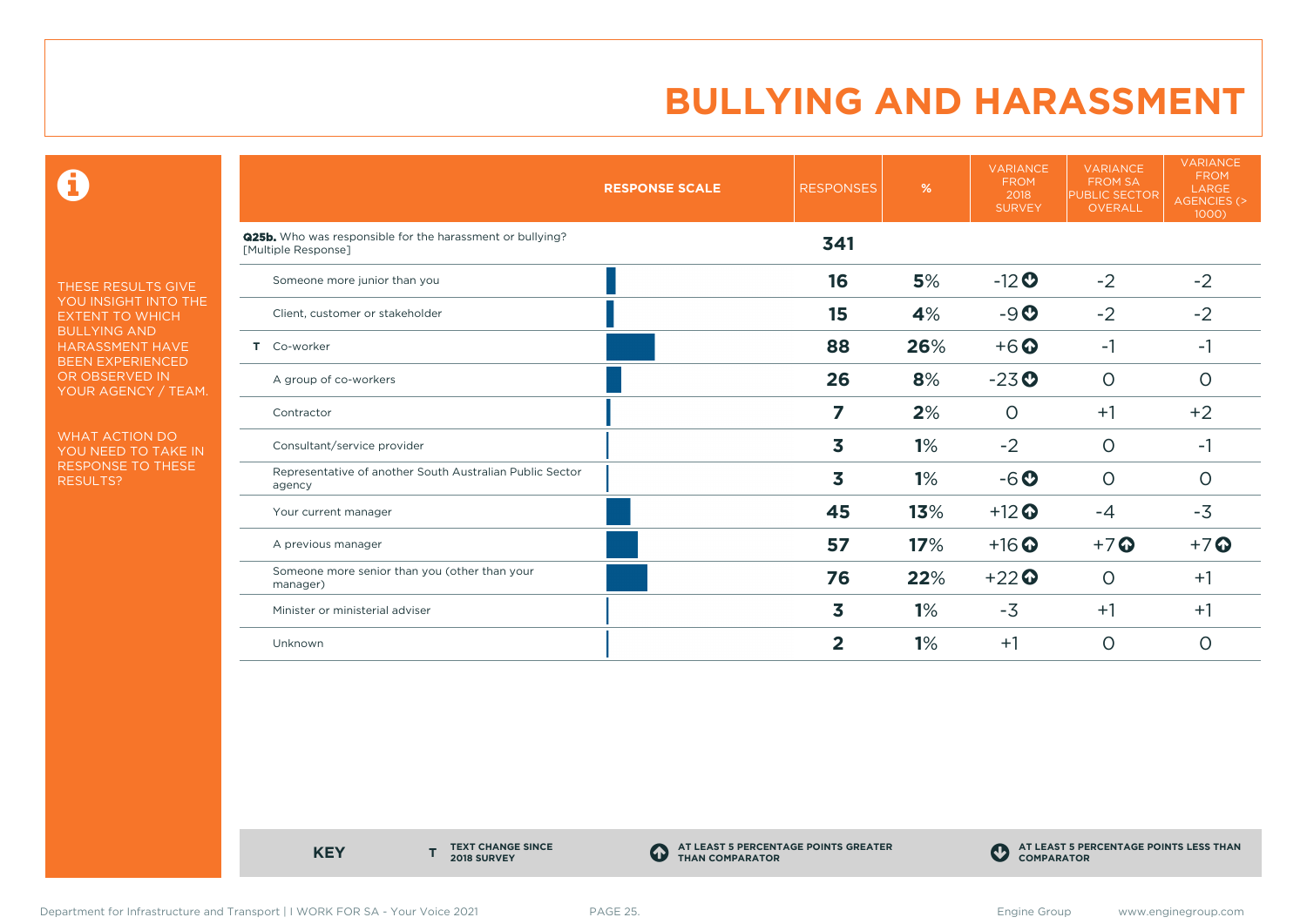$\mathbf \Theta$ 

THESE RESULTS GIVE YOU INSIGHT INTO THE EXTENT TO WHICH BULLYING AND HARASSMENT HAVE BEEN EXPERIENCED OR OBSERVED IN YOUR AGENCY / TEAM.

WHAT ACTION DO YOU NEED TO TAKE IN RESPONSE TO THESE RESULTS?

|                                                                                                          | <b>RESPONSE SCALE</b> | <b>RESPONSES</b> | %   | <b>VARIANCE</b><br><b>FROM</b><br>2018<br><b>SURVEY</b> | <b>VARIANCE</b><br><b>FROM SA</b><br><b>PUBLIC SECTOR</b><br>OVERALL | <b>VARIANCE</b><br><b>FROM</b><br>LARGE<br><b>AGENCIES (&gt;</b><br>1000) |
|----------------------------------------------------------------------------------------------------------|-----------------------|------------------|-----|---------------------------------------------------------|----------------------------------------------------------------------|---------------------------------------------------------------------------|
| Q25c. What did you do in response to the bullying and<br>harassment you experienced? [Multiple Response] |                       | 393              |     |                                                         |                                                                      |                                                                           |
| Lodged an internal grievance or complaint                                                                |                       | 34               | 9%  |                                                         | $+1$                                                                 | O                                                                         |
| Lodged an external complaint (e.g. with the Equal<br>Opportunity Commission, SafeWork SA or the ICAC)    |                       | $\overline{2}$   | 1%  |                                                         | $-1$                                                                 | -1                                                                        |
| Took leave                                                                                               |                       | 37               | 9%  |                                                         | -1                                                                   | -1                                                                        |
| Submitted a workers compensation claim                                                                   |                       | $\overline{2}$   | 1%  |                                                         | $\circ$                                                              | -1                                                                        |
| Left the role/team/agency                                                                                |                       | 20               | 5%  |                                                         | $+1$                                                                 | $+1$                                                                      |
| Accessed counselling through the agency's Employee<br>Assistance Program (EAP)                           |                       | 17               | 4%  |                                                         | $-2$                                                                 | $-2$                                                                      |
| Accessed professional help (other than EAP)                                                              |                       | 32               | 8%  |                                                         | $+1$                                                                 | $+1$                                                                      |
| Sought support from my manager                                                                           |                       | 63               | 16% |                                                         | -1                                                                   | O                                                                         |
| Sought support from a colleague                                                                          |                       | 66               | 17% |                                                         | $-4$                                                                 | $-5o$                                                                     |
| Approached the person and asked them to stop                                                             |                       | 38               | 10% |                                                         | $\circ$                                                              | O                                                                         |
| Nothing                                                                                                  |                       | 55               | 14% |                                                         | $+5$ <sup>O</sup>                                                    | $+5$ <sup>O</sup>                                                         |
| Other                                                                                                    |                       | 27               | 7%  |                                                         | $\Omega$                                                             | Ω                                                                         |

**KEY C** 

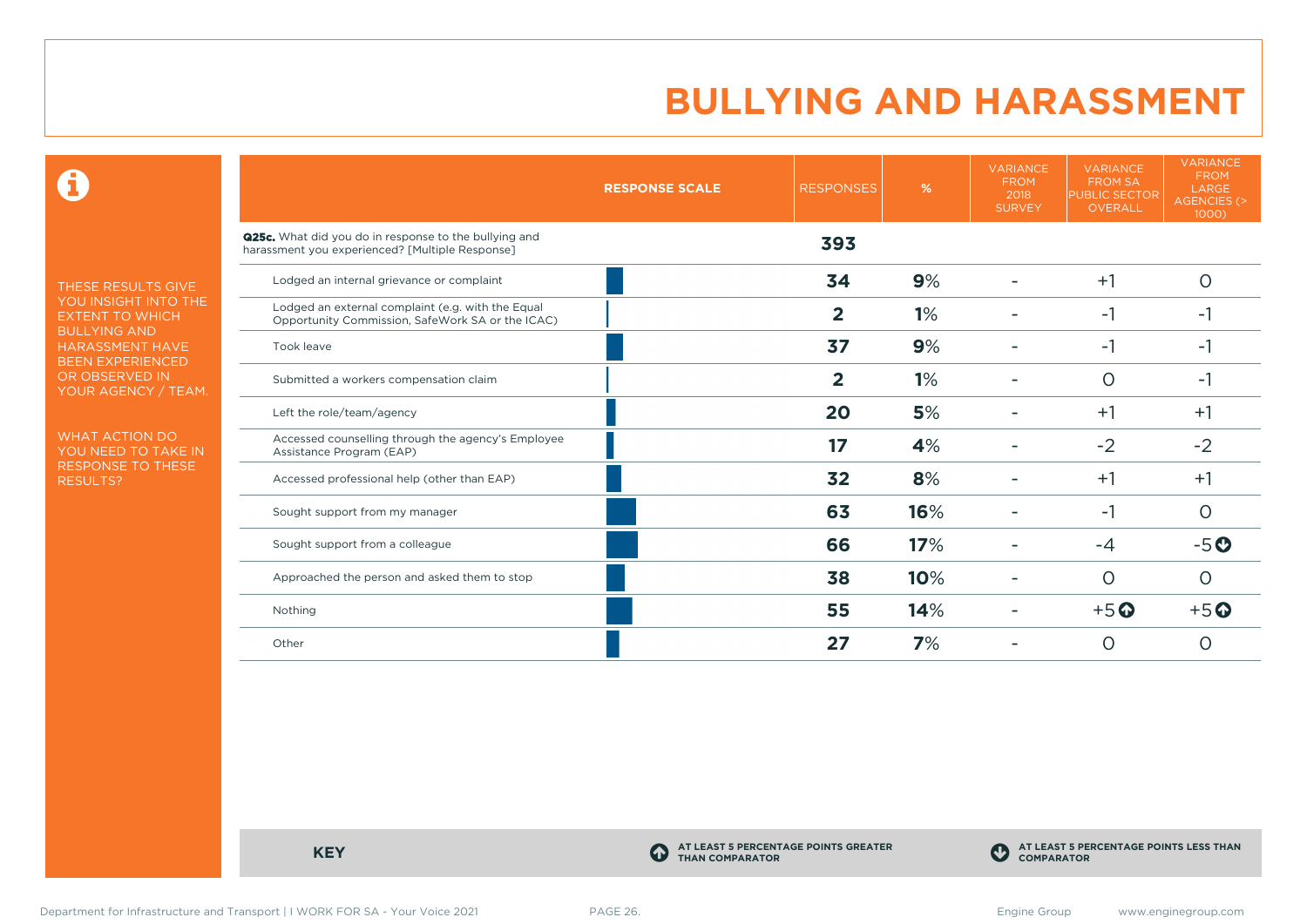$\mathbf \Theta$ 

THESE RESULTS GIVE YOU INSIGHT INTO THE EXTENT TO WHICH BULLYING AND HARASSMENT HAVE BEEN EXPERIENCED OR OBSERVED IN YOUR AGENCY / TEAM.

WHAT ACTION DO YOU NEED TO TAKE IN RESPONSE TO THESE RESULTS?

|                                                                | <b>RESPONSE SCALE</b> | <b>RESPONSES</b> | %   | <b>VARIANCE</b><br><b>FROM</b><br>2018<br><b>SURVEY</b> | <b>VARIANCE</b><br><b>FROM SA</b><br><b>PUBLIC SECTOR</b><br>OVERALL | <b>VARIANCE</b><br><b>FROM</b><br>LARGE<br>AGENCIES (><br>$1000$ ) |
|----------------------------------------------------------------|-----------------------|------------------|-----|---------------------------------------------------------|----------------------------------------------------------------------|--------------------------------------------------------------------|
| <b>Q25d.</b> Was your complaint resolved to your satisfaction? |                       | 34               |     |                                                         |                                                                      |                                                                    |
| Yes                                                            |                       | 5                | 15% | ÷.                                                      | - 1                                                                  |                                                                    |
| <b>No</b>                                                      |                       | 19               | 56% | $+8$ <sup>O</sup>                                       | $+1$                                                                 | $+$                                                                |
| Unsure                                                         |                       | 5                | 15% | $-13$ <sup>O</sup>                                      | $+2$                                                                 | $+2$                                                               |
| The complaint is still being processed                         |                       | 5                | 15% | $+7$ $\odot$                                            | $-2$                                                                 | $-2$                                                               |

**KEY C** 

**AT LEAST 5 PERCENTAGE POINTS GREATER THAN COMPARATOR**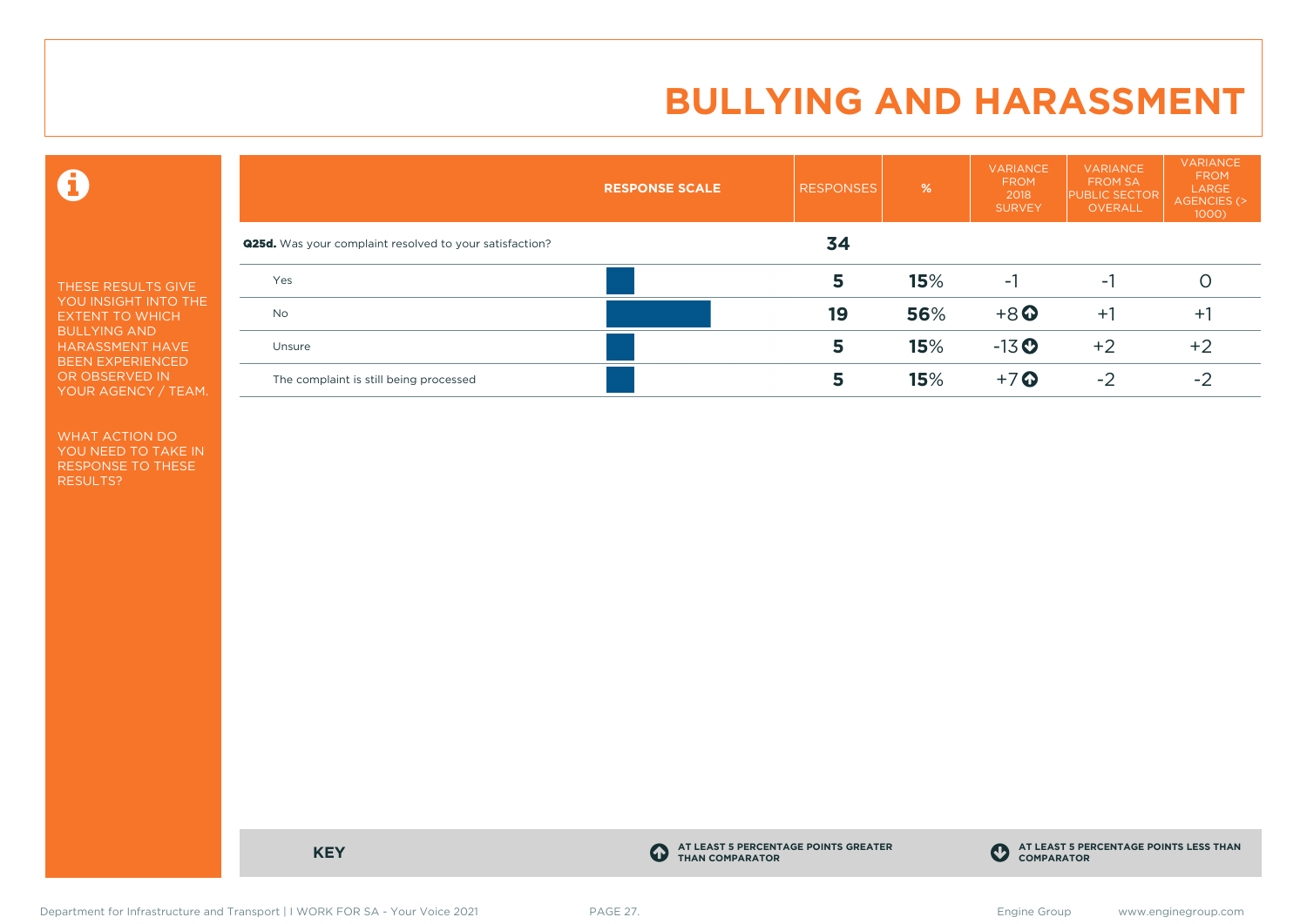$\mathbf \Theta$ 

THESE RESULTS GIVE YOU INSIGHT INTO THE EXTENT TO WHICH BULLYING AND HARASSMENT HAVE BEEN EXPERIENCED OR OBSERVED IN YOUR AGENCY / TEAM.

WHAT ACTION DO YOU NEED TO TAKE IN RESPONSE TO THESE RESULTS?

|                                                               | <b>RESPONSE SCALE</b> | <b>RESPONSES</b> | %   | <b>VARIANCE</b><br><b>FROM</b><br>2018<br><b>SURVEY</b> | <b>VARIANCE</b><br><b>FROM SA</b><br><b>PUBLIC SECTOR</b><br>OVERALL | <b>VARIANCE</b><br><b>FROM</b><br>LARGE<br>AGENCIES (><br>1000) |
|---------------------------------------------------------------|-----------------------|------------------|-----|---------------------------------------------------------|----------------------------------------------------------------------|-----------------------------------------------------------------|
| Q25e. Why did you not lodge one? [Multiple Response]          |                       | 419              |     |                                                         |                                                                      |                                                                 |
| The matter was resolved informally                            |                       | 28               | 7%  | $\overline{a}$                                          | $+2$                                                                 | $+2$                                                            |
| It could affect my career                                     |                       | 65               | 16% |                                                         | $+1$                                                                 | $+1$                                                            |
| It could affect my working relationships                      |                       | 69               | 16% |                                                         | $-2$                                                                 | $-2$                                                            |
| Managers accepted the behaviour                               |                       | 47               | 11% |                                                         | $+1$                                                                 | $+1$                                                            |
| I did not trust that action would be taken                    |                       | 89               | 21% |                                                         | $\circ$                                                              | $\circ$                                                         |
| I didn't think anyone would believe me                        |                       | 29               | 7%  |                                                         | $+3$                                                                 | $+3$                                                            |
| I did not have enough evidence                                |                       | 15               | 4%  |                                                         | $-1$                                                                 | -1                                                              |
| I did not think the harassment/bullying was serious<br>enough |                       | 23               | 5%  |                                                         | $\Omega$                                                             | O                                                               |
| I did not know how to report it                               |                       | 16               | 4%  |                                                         | $\circ$                                                              | $\circ$                                                         |
| I thought the reporting process was too difficult             |                       | 9                | 2%  | ۰                                                       | $-2$                                                                 | $-2$                                                            |
| I thought that action would be too slow                       |                       | 11               | 3%  |                                                         | $\circ$                                                              | -1                                                              |
| Other                                                         |                       | 18               | 4%  |                                                         | $-2$                                                                 | $-2$                                                            |

**KEY C** 

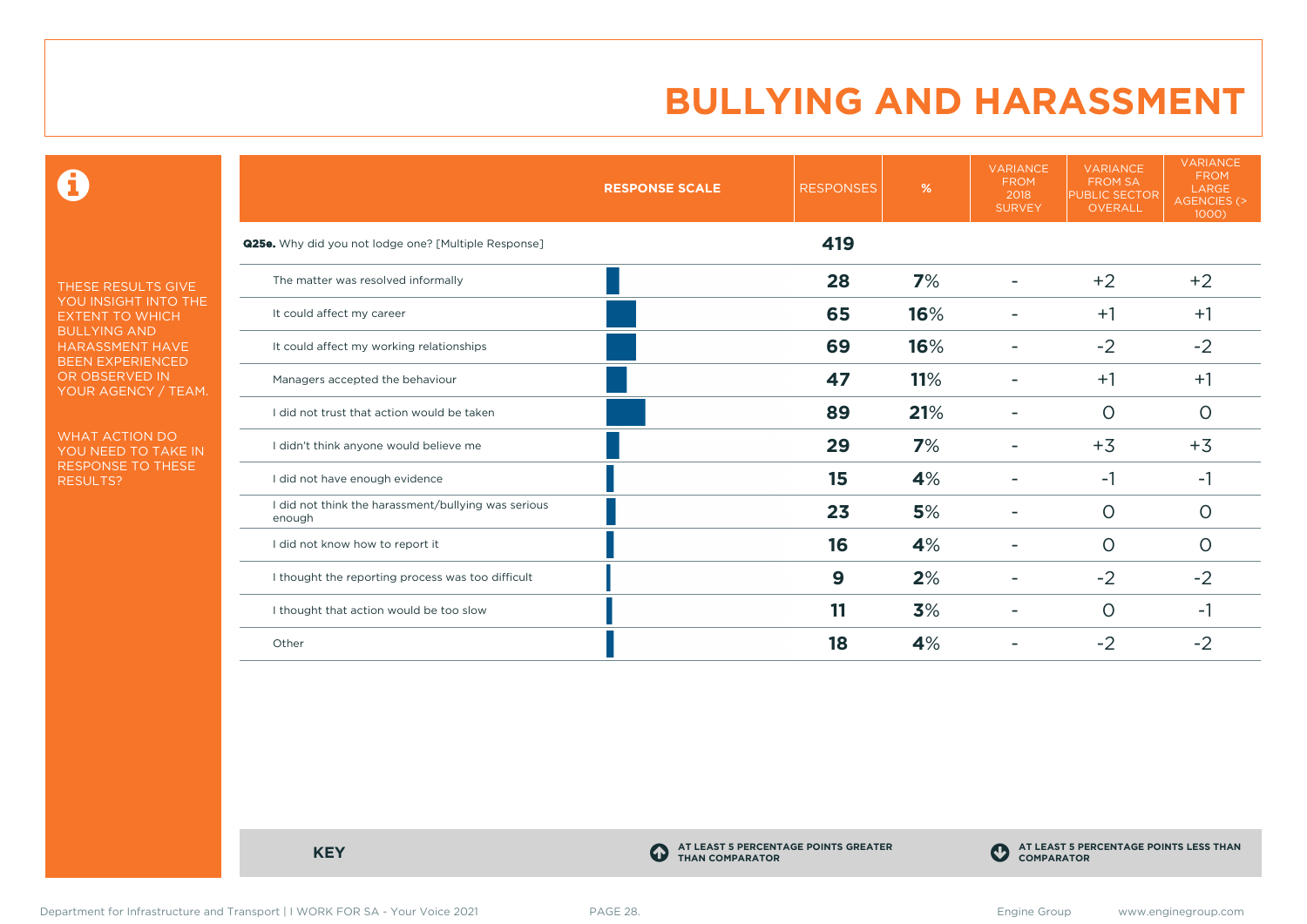# **DISCRIMINATION**

 $\mathbf \Omega$ 

THESE RESULTS GIVE YOU INSIGHT INTO EXPERIENCES OF DISCRIMINATION IN THIS AGENCY / TEAM

WHAT ACTION DO YOU NEED TO TAKE IN RESPONSE TO THESE RESULTS?

|                                                                                                                             | <b>RESPONSE SCALE</b> | <b>RESPONSES</b> | %   | <b>VARIANCE</b><br><b>FROM</b><br>2018<br><b>SURVEY</b> | <b>VARIANCE</b><br><b>FROM SA</b><br><b>PUBLIC SECTOR</b><br>OVERALL | <b>VARIANCE</b><br><b>FROM</b><br>LARGE<br>AGENCIES (><br>$1000$ ) |
|-----------------------------------------------------------------------------------------------------------------------------|-----------------------|------------------|-----|---------------------------------------------------------|----------------------------------------------------------------------|--------------------------------------------------------------------|
| <b>Q26.</b> During the last 12 months, in your current agency, have you<br>personally experienced workplace discrimination? |                       | 1514             |     |                                                         |                                                                      |                                                                    |
| <b>No</b>                                                                                                                   |                       | 1218             | 80% |                                                         | - 1                                                                  | -                                                                  |
| Yes, from people in my agency                                                                                               |                       | 130              | 9%  | $\overline{\phantom{a}}$                                |                                                                      | $\sim$                                                             |
| Yes, from people outside my agency                                                                                          |                       | 26               | 2%  |                                                         | $+1$                                                                 | $+$                                                                |
| Don't know                                                                                                                  |                       | 140              | 9%  |                                                         | ÷.                                                                   | $\pm$                                                              |

**KEY C** 

**AT LEAST 5 PERCENTAGE POINTS GREATER THAN COMPARATOR**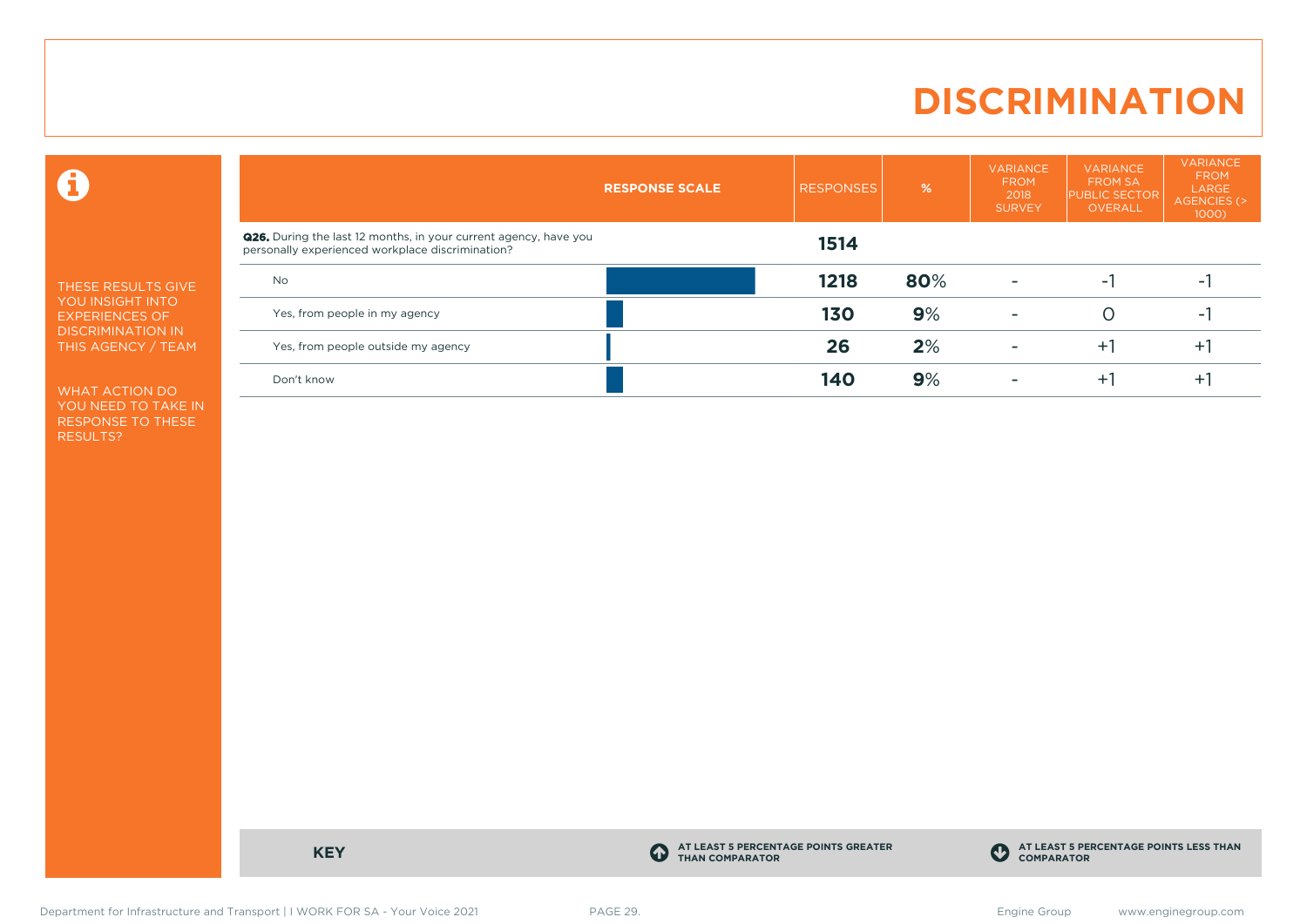# **DISCRIMINATION**

 $\mathbf \Theta$ 

THESE RESULTS GIVE YOU INSIGHT INTO EXPERIENCES OF DISCRIMINATION IN THIS AGENCY / TEAM

WHAT ACTION DO YOU NEED TO TAKE IN RESPONSE TO THESE RESULTS?

|                                                                                   | <b>RESPONSE SCALE</b> | <b>RESPONSES</b> | $\%$ | <b>VARIANCE</b><br><b>FROM</b><br>2018<br><b>SURVEY</b> | <b>VARIANCE</b><br><b>FROM SA</b><br><b>PUBLIC SECTOR</b><br>OVERALL | <b>VARIANCE</b><br><b>FROM</b><br>LARGE<br>AGENCIES (><br>1000) |
|-----------------------------------------------------------------------------------|-----------------------|------------------|------|---------------------------------------------------------|----------------------------------------------------------------------|-----------------------------------------------------------------|
| Q26a. What was the type of discrimination you experienced?<br>[Multiple Response] |                       | 253              |      |                                                         |                                                                      |                                                                 |
| Age                                                                               |                       | 45               | 18%  | $\blacksquare$                                          | $+3$                                                                 | $+3$                                                            |
| Breastfeeding                                                                     |                       | $\mathbf 0$      | 0%   | $\overline{\phantom{a}}$                                | $\circ$                                                              | $\circ$                                                         |
| Caring responsibilities                                                           |                       | 1 <sub>3</sub>   | 5%   | $\blacksquare$                                          | $-1$                                                                 | $-1$                                                            |
| Disability/impairment                                                             |                       | 8                | 3%   | $\overline{a}$                                          | $\circ$                                                              | $\circ$                                                         |
| Gender identity/gender history                                                    |                       | 17               | 7%   | $\overline{\phantom{0}}$                                | $+2$                                                                 | $+2$                                                            |
| Marital status                                                                    |                       | 4                | 2%   | $\overline{\phantom{0}}$                                | $\circ$                                                              | $\circ$                                                         |
| Part-time work status                                                             |                       | 14               | 6%   | $\blacksquare$                                          | $-3$                                                                 | $-3$                                                            |
| Political conviction including trade union activity                               |                       | 6                | 2%   | $\overline{\phantom{a}}$                                | $\circ$                                                              | $\circ$                                                         |
| Pregnancy including maternity/paternity leave status                              |                       | $\overline{2}$   | 1%   | $\blacksquare$                                          | $-1$                                                                 | $-1$                                                            |
| Race/cultural background                                                          |                       | 37               | 15%  | ÷                                                       | $\circ$                                                              | $\circ$                                                         |
| Religious conviction                                                              |                       | 3                | 1%   | $\blacksquare$                                          | $\circ$                                                              | $\Omega$                                                        |
| Sex                                                                               |                       | 21               | 8%   | ۰                                                       | $+1$                                                                 | $+1$                                                            |
| Sexual orientation                                                                |                       | $\overline{2}$   | 1%   | $\overline{\phantom{0}}$                                | $-1$                                                                 | $-1$                                                            |
| Work from home/remote status                                                      |                       | 24               | 9%   | $\overline{\phantom{0}}$                                | $+3$                                                                 | $+4$                                                            |
| Physical health/mental health challenges (not defined as a<br>disability)         |                       | 21               | 8%   | $\overline{\phantom{a}}$                                | $-1$                                                                 | -1                                                              |
| Other                                                                             |                       | 36               | 14%  | $\blacksquare$                                          | $-1$                                                                 | $-1$                                                            |

**KEY C** 

**AT LEAST 5 PERCENTAGE POINTS GREATER THAN COMPARATOR**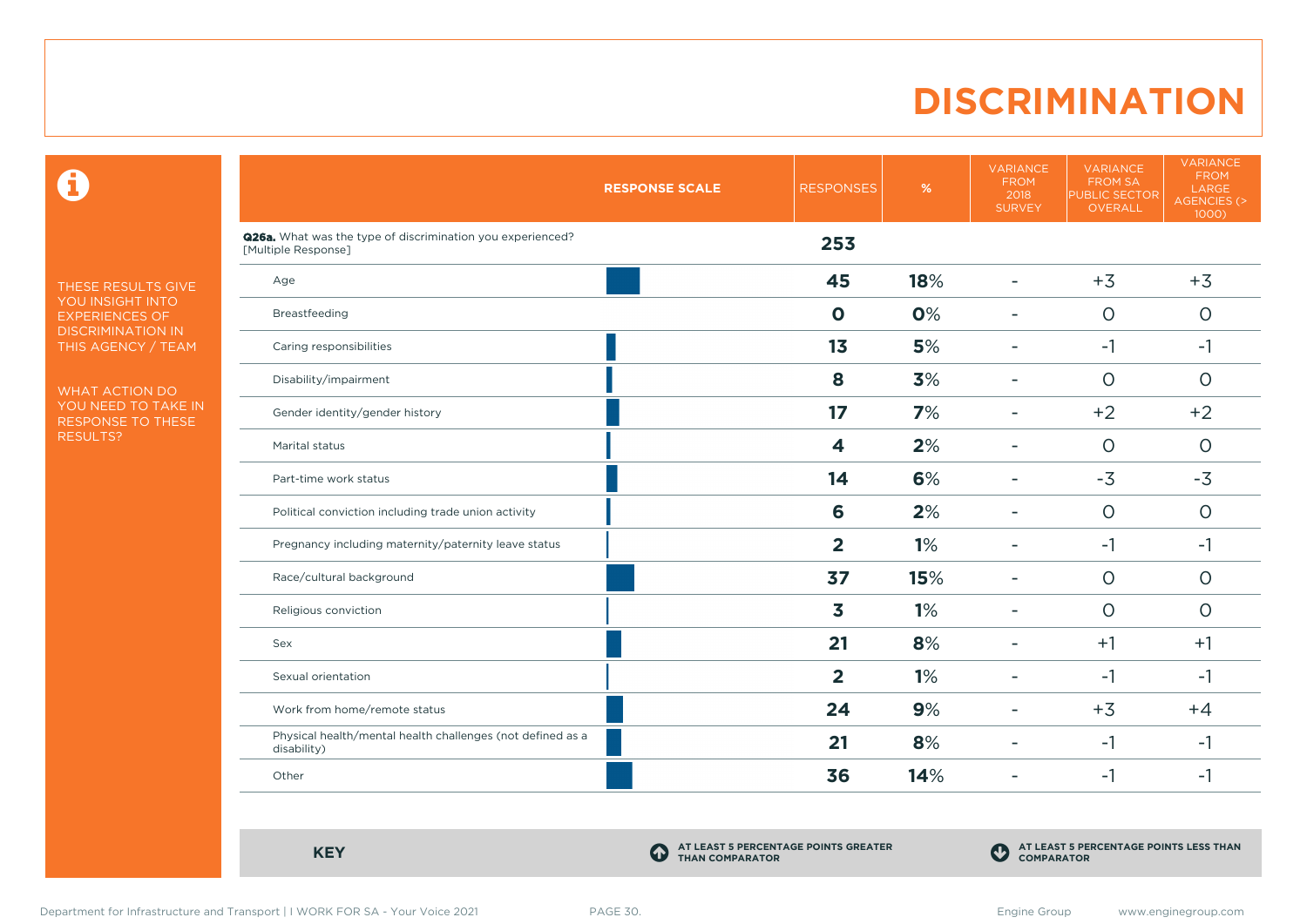# **APPENDIX A: METHODOLOLOGY**

#### SURVEY TIMEFRAME

This report contains results for the I WORK FOR SA - Your Voice Survey 2021, which was open from 27 April to 28 May 2021.

#### INDEX CALCULATIONS

Where questions have been grouped together to form an index for example Enabling High Performance, this has been calculated by adding the positive scores of all items in the group, and then dividing by the total number of respondents across all questions in the group to create a % positive average figure. For ease of reporting this figure has been rounded. Please note this does not apply to the Engagement Index which has been calculated using the method outlined below.

#### EMPLOYEE ENGAGEMENT INDEX

Scores are assigned to each of the question responses in the index (100% Strongly agree, 75% Agree, 50% Neither agree nor disagree, 25% Disagree, and 0% Strongly disagree). Once the scores are added together these are then divided by the number of respondents to create an average % positive. For ease of reporting this figure has been rounded.

### KEY DRIVER ANALYSIS

Experience tells us that a successful response to survey results requires focus on key priorities. Key driver analysis (KDA) helps identify these priority areas. Statistical techniques including factor and regression analysis identifies the factors (groups of questions) and individual questions with the strongest influence on your engagement index.

Firstly, factor analysis identifies patterns in the survey questions, allowing us to see if a group of questions are measuring the same underlying characteristic(s) (i.e. they belong to the same survey theme). This statistical technique assumes that when questions are answered in a similar way, the employee is thinking about the same underlying theme.

Regression analysis is then used to identify questions most likely to influence and drive employee engagement within each theme. This is achieved by developing a statistical model which determines the importance ('weight') of each question on engagement. These weights are used to identify which questions have the most impact on engagement. Once we know the highest impacting factors, to simplify reporting we take the highest impacting questions from the top factors to determine 5 key driver questions.

In order to assist smaller organisations and teams to obtain a set of priorities or 'key drivers' we also use local driver analysis (LDA). This is an automated technique which uses correlation analysis to explore the relationship between the survey questions and engagement. Correlation will rank survey questions, and the top 5 are reported as 'key drivers'. Where a team has less than 20 respondents' drivers are inherited from the parent unit.